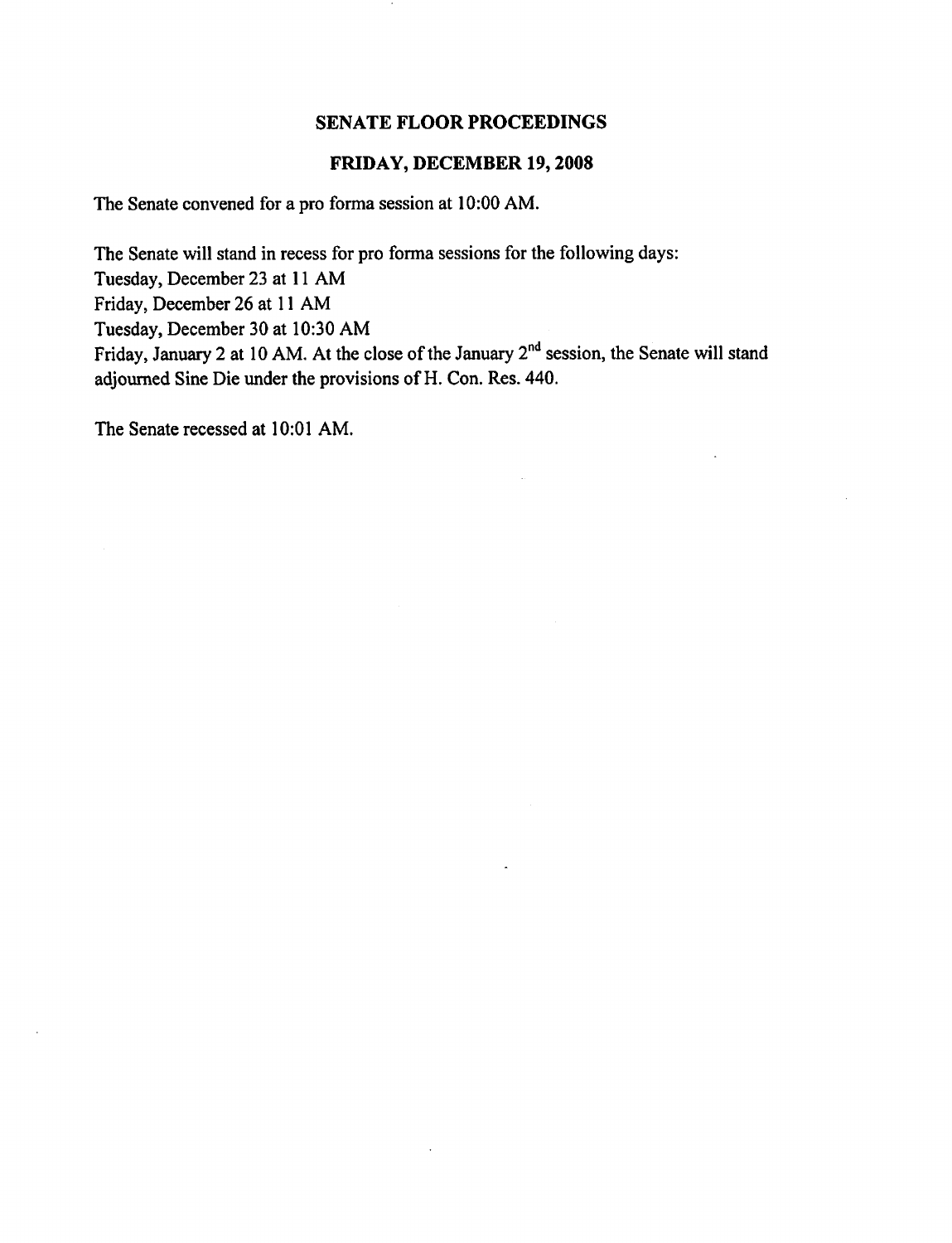#### TUESDAY, DECEMBER 16,2008

The Senate convened for a pro forma session at 11:00 AM.

The Senate will stand in recess for pro forma sessions for the following days: Friday, December 19 at 10 AM Tuesday, December 23 at 11 AM Friday, December 26 at 11 AM Tuesday, December 30 at 10:30 AM Friday, January 2 at 10 AM. At the close of the January 2<sup>nd</sup> session, the Senate will stand adjourned Sine Die under the provisions of H. Con. Res. 440.

The Senate recessed at 11:01 AM.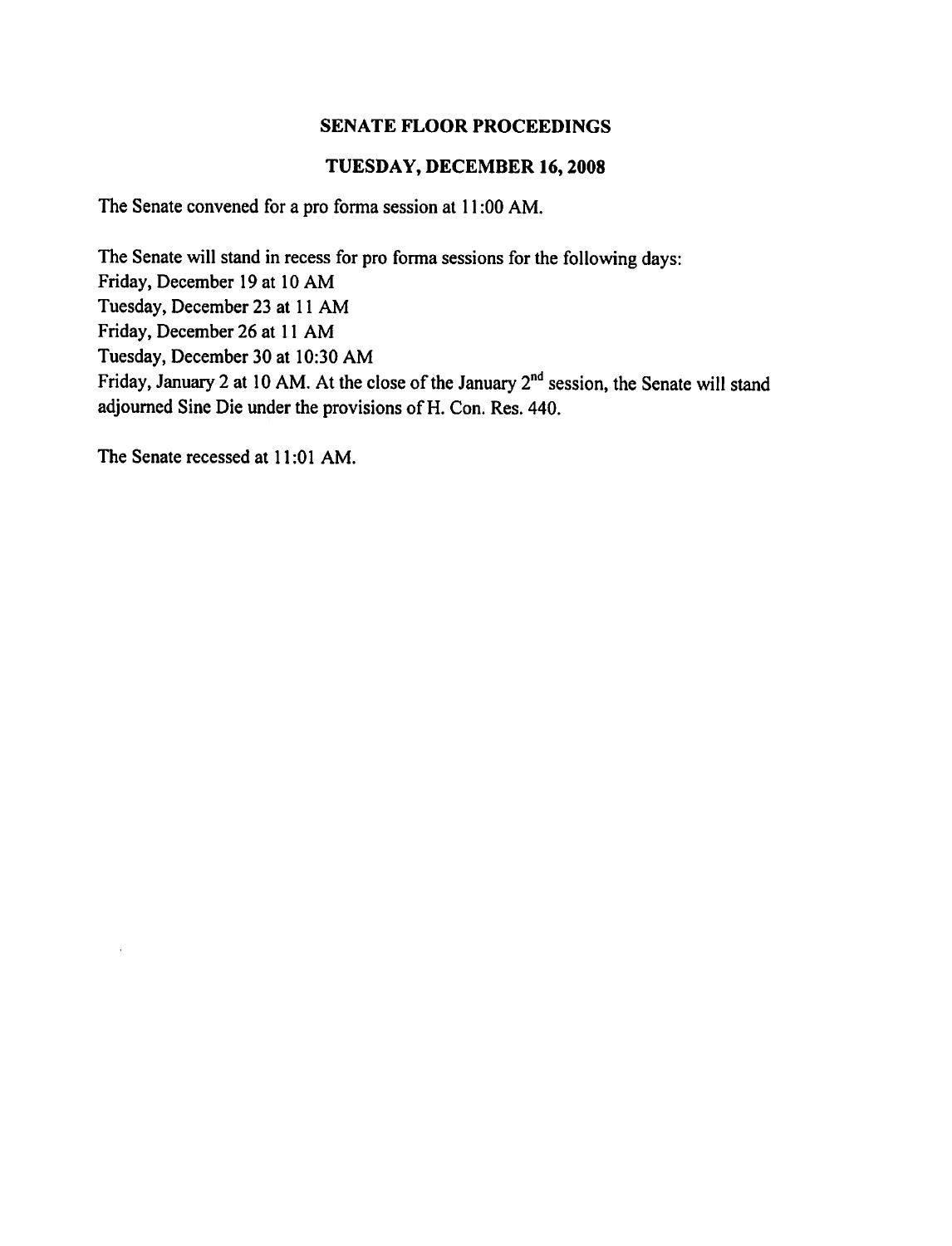#### FRIDAY, DECEMBER 12,2008

The Senate convened for a pro forma session at 10:00 AM.

The Senate will stand in recess for pro forma sessions for the following days: Tuesday, December 16 at 11 AM Friday, December 19 at 10 AM Tuesday, December 23 at 11 AM Friday, December 26 at 11 AM Tuesday, December 30 at 10:30 AM Friday, January 2 at 10 AM. At the close of the January 2<sup>nd</sup> session, the Senate will stand adjourned Sine Die under the provisions of H. Con. Res. 440.

The Senate recessed at 10:01 AM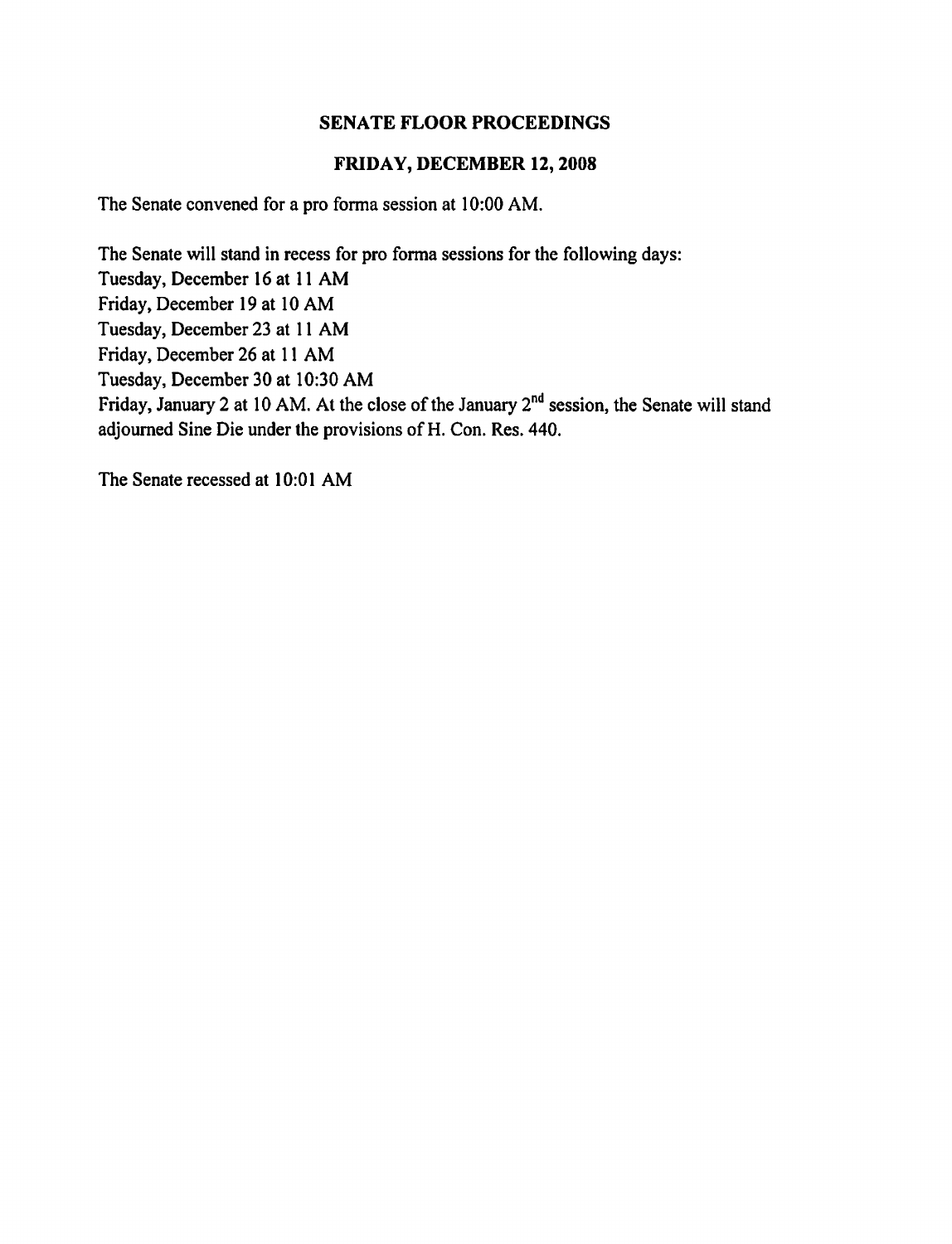#### THURSDAY, DECEMBER 11, 2008

The Senate will convene at 10:00 AM and will be in a period of morning business for one hour. At 11:00 AM, the Senate will resume consideration of H.R. 7005 (Alternative Minimum Tax Relief Act of 2008 - Auto Industry Financial Restructuring).

The Senate recessed at 2:17 PM until 3:00 PM.

The Senate reconvened at 3:00 PM.

H.R. 7327 (Pension Protection Act). The bill was read a third time and passed by voice vote.

Motion to Invoke Cloture on the Motion to Proceed to H.R. 7005 (Alternative Minimum Tax Relief Act of 2008 – Auto Industry Financial Restructuring). The Motion was not agreed to by a vote of 52-35.

S. Con Res. 107 (Capitol Tours). Agreed to by voice vote.

S. Res. 664 (Union Station Centennial). Agreed to by voice vote.

The Senate will stand in recess for pro forma sessions for the following days: Friday, December 12 at 10 AM (The Senate will be open for morning business until 12:00 Noon). Tuesday, December 16 at 11 AM Friday, December 19 at 10 AM Tuesday, December 23 at 11 AM Friday, December 26 at 11 AM Tuesday, December 30 at 10:30 AM Friday, January 2 at 10 AM. At the close of the January 2<sup>nd</sup> session, the Senate will stand adjourned Sine Die under the provisions of H. Con. Res. 440.

The Senate recessed at 11:50 PM.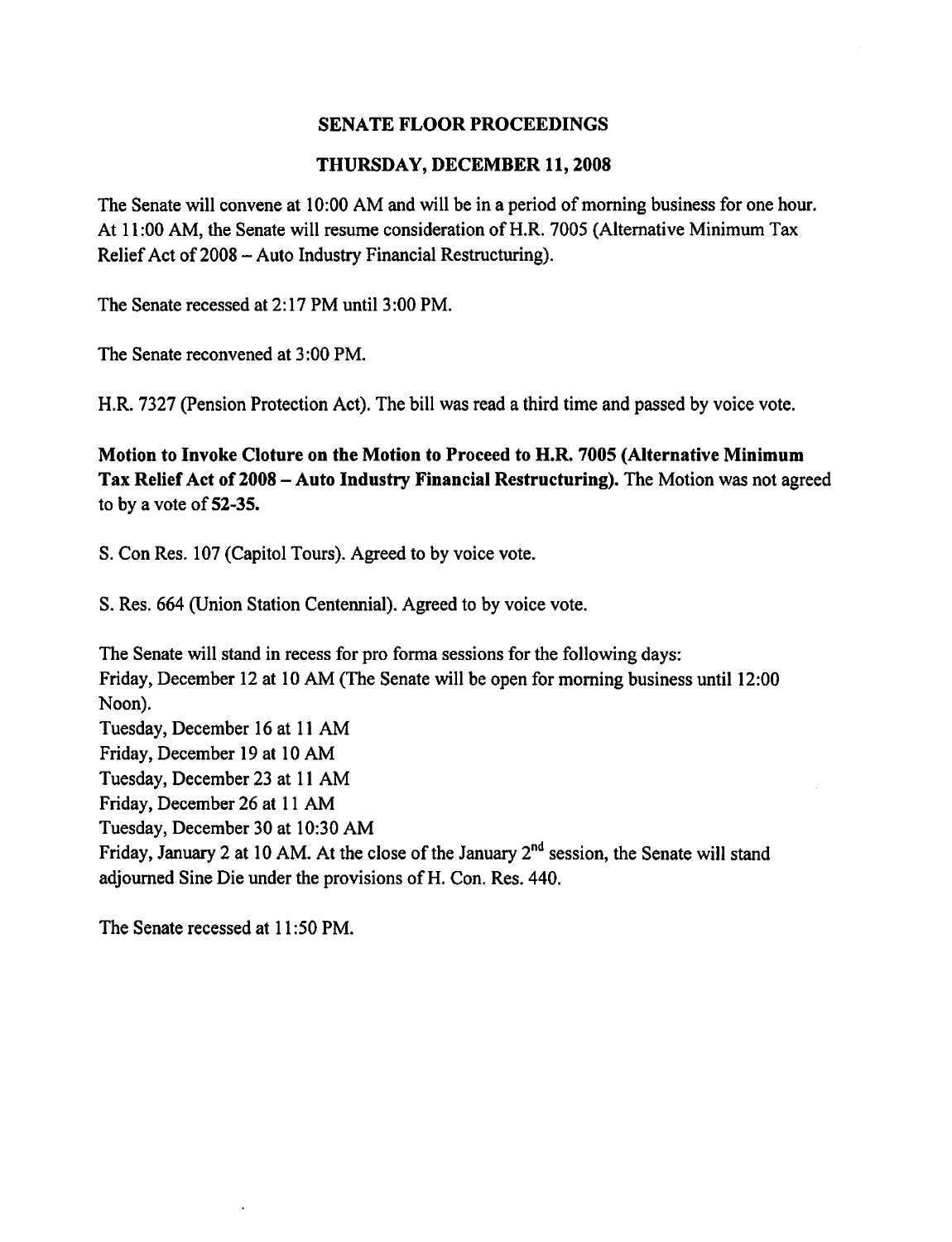#### THURSDAY, DECEMBER 11,2008

The Senate will convene at 10:00 AM and will be in a period of morning business for one hour. At 11:00 AM, the Senate will resume consideration of H.R. 7005 (Alternative Minimum Tax Relief Act of 2008 - Auto Industry Financial Restructuring).

The Senate recessed at 2:17 PM until 3:00 PM.

The Senate reconvened at 3:00 PM.

H.R. 7327 (Pension Protection Act). The bill was read a third time and passed by voice vote.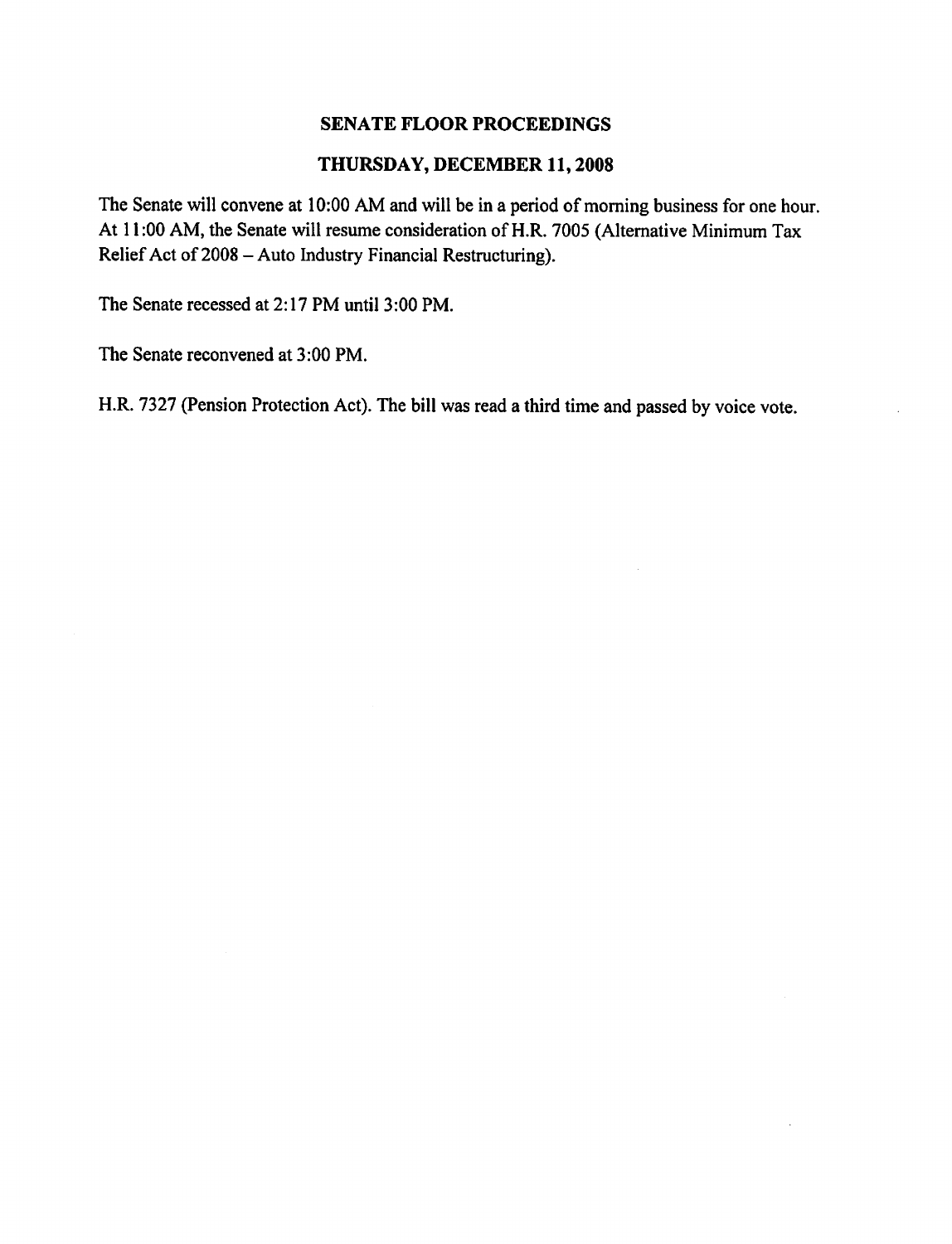## WEDNESDAY, DECEMBER 10,2008

The Senate will convene at 10:30 AM and will be in Morning Business for one hour. The Senate will then resume consideration of the motion to proceed to S. 3297 (Advancing America's Priorities Act). The Senate may recess from  $12:30 - 2:15$  for the Republican caucus meeting.

The Senate convened and proceeded with Morning Business.

The Senate proceeded with a Legislative Session.

## Motion to Proceed to the consideration of S. 3297 (Advancing America's Priorities Act).

The Senate recessed from 12:30-2:15 PM for Republican party caucus luncheon.

Motion to Proceed to the consideration of S. 3297 (Advancing America's Priorities Act). The Motion to Proceed is withdrawn by Sen. Reid.

Motion to proceed to H.R. 7005 (Alternative Minimum Tax Relief Act of 2008). Sen. Reid filed Motion to invoke cloture on the motion to proceed to H.R. 7005 (Alternative Minimum Tax Relief Act of 2008).

S. 3731 (Emergency Economic Stabilization Act of 2008). Agreed to by Unanimous Consent.

H.R. 6184 (America's Beautiful National Parks Quarter Dollar Coin Act of 2008). Agreed to by UC.

S. Res. 196 (Commending Idaho on hosting the 2009 Special Olympics Games). Agreed to by Unanimous Consent.

S. J. Res. 46 (Ensuring the compensation and other monuments attached to the Office of the Secretary of State). Agreed to by UC.

H.R. 7311 (William Wilberforce Trafficking Victims Protection Reauthorization Act of 2008). Agreed to by UC.

The Senate will convene at 10:00 AM on Thursday, December 11, 2008 and will be in a period of morning business for one hour. At 11:00 AM, the Senate will resume consideration of H.R. 7005 (Alternative Minimum Tax Relief Act of 2008).

The Senate adjourned at 6:49 PM.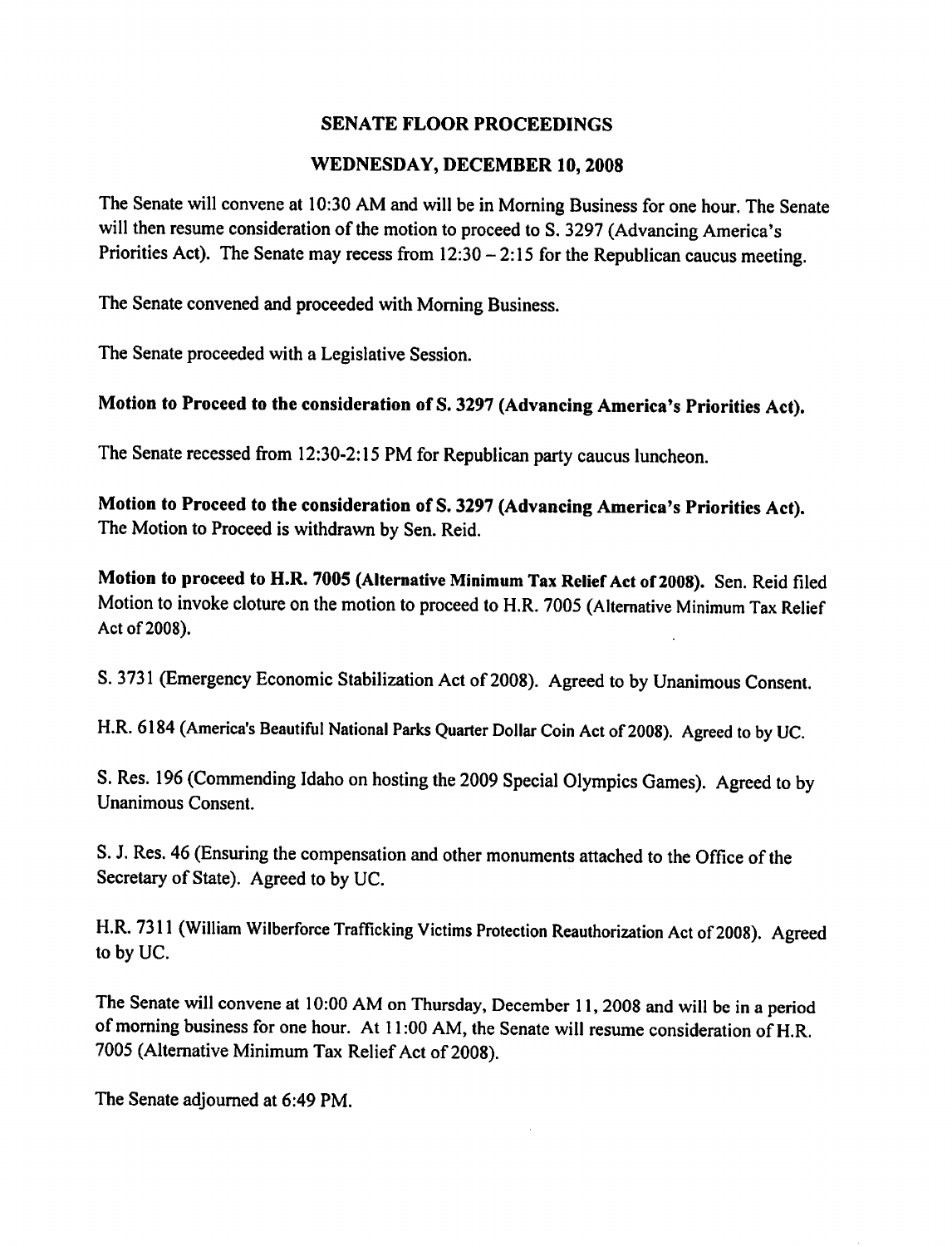## TUESDAY, DECEMBER 9,2008

The Senate will convene at 10:30 AM and will be in morning business for 90 minutes. At 12 noon, the Senate will resume consideration of the motion to proceed to S. 3297 (Advancing America's Priorities Act).

The following bills received their second readings en bloc: H.R. 7005 (Alternative Minimum Tax Relief for Individuals). H.R. 7006 (Disaster Assistance Tax Relief Act). H.R. 7060 (Energy Production and Job Creation Tax Act).

Further consideration of the bills were objected to en bloc.

The Senate stands recessed at 1:00 PM until 2:30 PM.

The Senate reconvened at 2:30 PM.

The Senate proceeded with a period of morning business.

The following were considered en bloc:

S. Res. 718 (). Agreed to by voice vote.

S. Res. 720 (). Agreed to by voice vote.

S. Res. 719 (Recognizing "Native American Indian and Alaska Native Month"). Agreed to by voice vote.

S. Res. 724 (Sense of the Senate on the terrorist attacks in Mumbai, India). Agreed to by voice vote.

S. Res. 725 (Acknowledging the goals of the "Youth Impact Program"). Agreed to by voice vote.

S. Res. 726 (Designating Dec 13,2008 as "Reads Across America Day"). Agreed to by voice vote

S. Res 727 (Remembering an anniversary). Agreed to by voice vote.

On the Executive Calendar: Cal #815 Nomination confirmed by voice vote.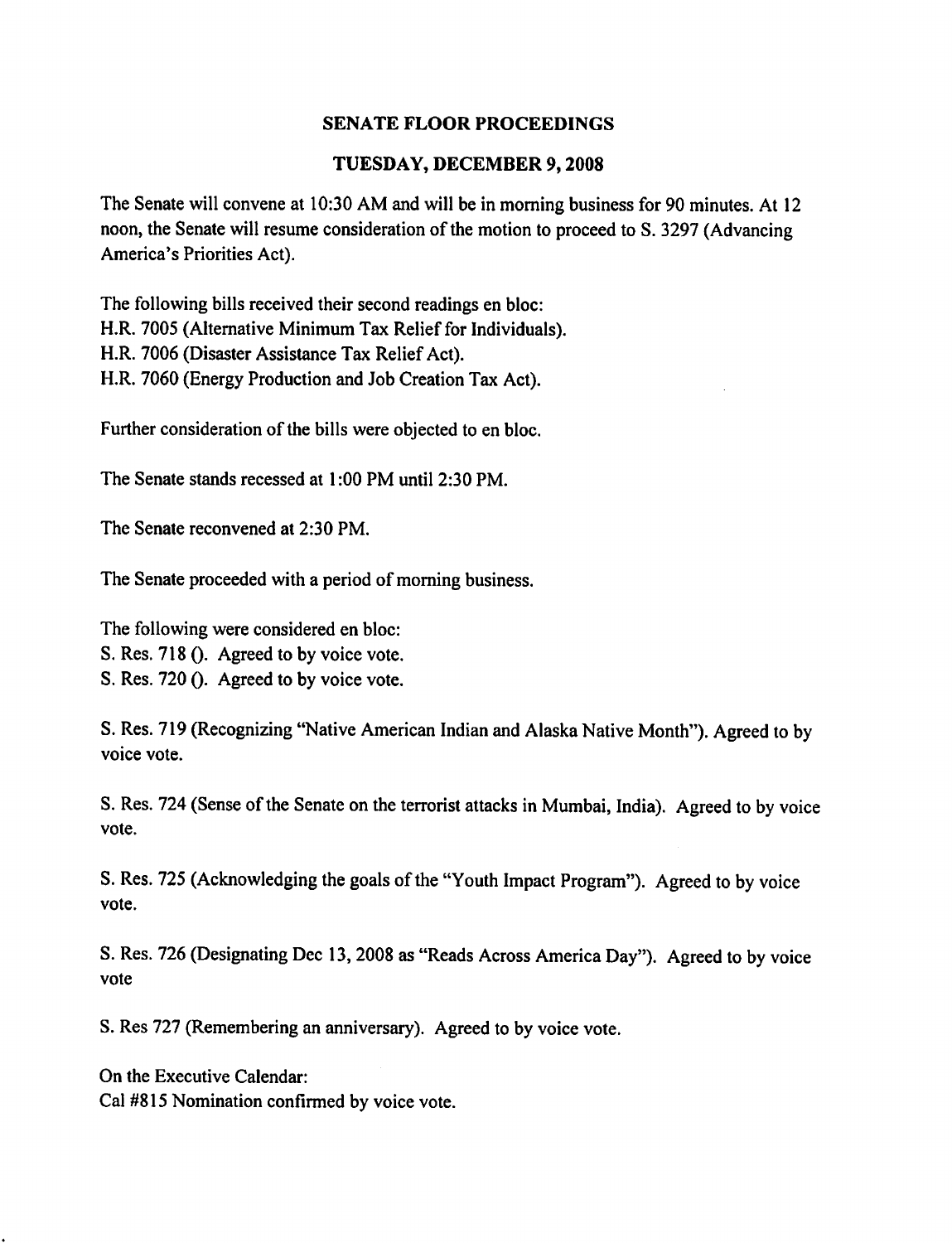The Senate will convene at 10:30 AM on December 10, 2008. There will be one hour of Morning Business. The Senate will then resume consideration of the motion to proceed to S. 3297 (Advancing America's Priorities Act).

The Senate adjourned at 6:30 PM.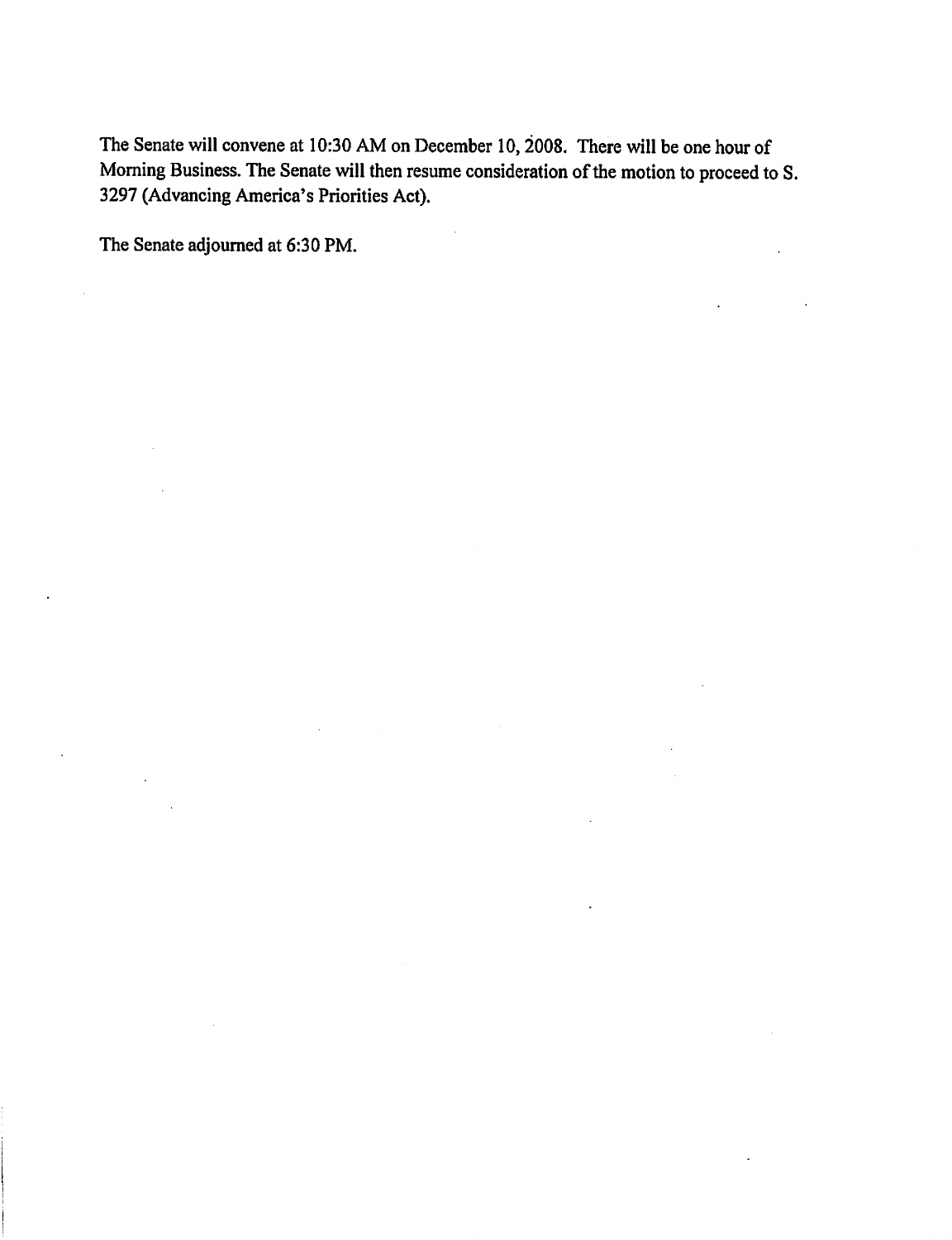#### MONDAY, DECEMBER 8,2008

The Senate will convene at 3:00 PM and will proceed with a period of Morning Business.

The Senate proceeded to Executive Session and confirmed the following nominations by voice vote. 813 1913 The following named officer for appointment in the United States Air Force to the grade indicated under title 10, U.S.C., section 624: Nov 20,2008 Reported by Mr. Levin, Committee on Armed Services, without printed report. to be Major General Brig. Gen. David J. Scott 814 2088 The following named officer for appointment in the Reserve of the Air Force to the grade indicated under title 10, U.S.C., section 12203: Nov 20,2008 Reported by Mr. Levin, Committee on Armed Services, without printed report. to be Brigadier General Col. James N. Stewart 816 2113 The following named officer for appointment in the United States Air Force to the grade indicated while assigned to a position of importance and responsibility under title 10, U.S.C., section 601: Nov 20,2008 Reported by Mr. Levin, Committee on Armed Services, without printed report. to be Lieutenant General Maj. Gen. John C. Koziol 817 2114 The following named officer for appointment in the United States Air Force to the grade indicated under title 10, U.S.C., section 624: Nov 20, 2008 Reported by Mr. Levin, Committee on Armed Services, without printed report. to be Major General Brig. Gen. Stephen L. Hoog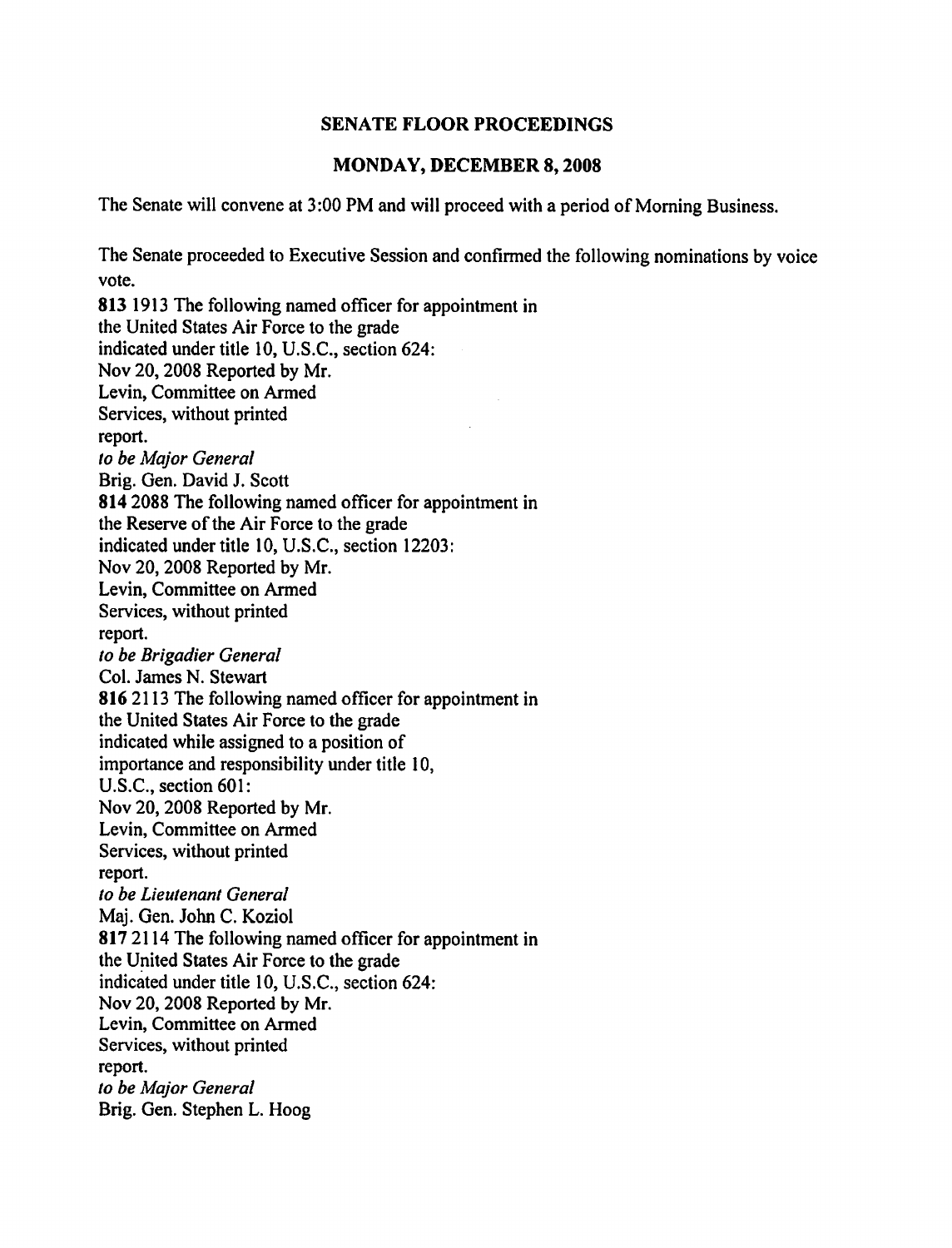818 2133 The following named officer for appointment in the United States Air Force to the grade indicated while assigned to a position of importance and responsibility under title 10, U.S.C., section 601: Nov 20,2008 Reported by Mr. Levin, Committee on Armed Services, without printed report. to be Lieutenant General Maj. Gen. Loren M. Reno 819 2134 The following named officer for appointment in the United States Air Force to the grade indicated under title 10, U.S.C., section 624: Nov 20,2008 Reported by Mr. Levin, Committee on Armed Services, without printed report. to be Brigadier General Col. James K. McLaughlin 820 2135 The following named officer for appointment in the United States Air Force to the grade indicated while assigned to a position of importance and responsibility under title 10, U.S.C., section 601: Nov 20,2008 Reported by Mr. Levin, Committee on Armed Services, without printed report. to be Lieutenant General Maj. Gen. Mark A. Welsh, III **NAVY** 821 2136 The following named officer for appointment in the United States Navy to the grade indicated while assigned to a position of importance and responsibility under title 10, U.S.C., section 601: Nov 20, 2008 Reported by Mr. Levin, Committee on Armed Services, without printed report. to be Vice Admiral Rear Adm. John M. Mateczun ARMY 822 1983-2 The following named officer for appointment in

the United States Army to the grade indicated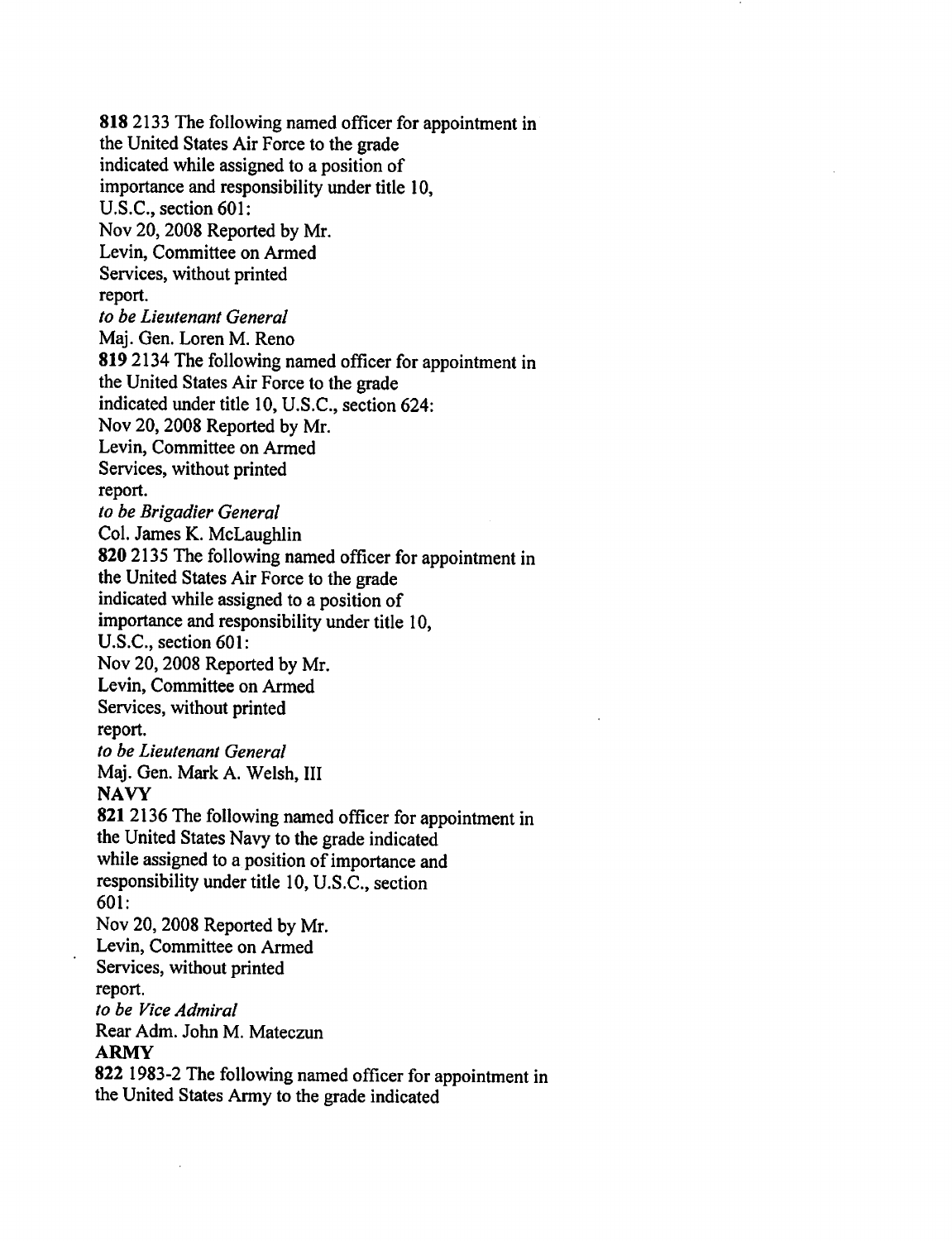under title 10, U.S.C., section 624: Nov 20,2008 Reported by Mr. Levin, Committee on Armed Services, without printed report. to be Major General Brigadier General Gina S. Farrisee 823 2075 The following named officer for appointment to the grade indicated under title 10, U.S.C., section 3037: Nov 20,2008 Reported by Mr. Levin, Committee on Armed Services, without printed report. to be Lieutenant General Maj. Gen. Scott C. Black 824 2077 The following named officer for appointment in the United States Army to the grade indicated while assigned to a position of importance and responsibility under title 10, U.S.C., section 601: Nov 20,2008 Reported by Mr. Levin, Committee on Armed Services, without printed report. to be Lieutenant General Maj. Gen. James H. Pillsbury 825 2078 The following Army National Guard of the United States officer for appointment in the Reserve of the Army to the grade indicated under title 10, U.S.C., sections 12203 and 12211: Nov 20,2008 Reported by Mr. Levin, Committee on Armed Services, without printed report. to be Brigadier General Col. David N. Blackorby 826 2192 The following named officer for appointment in the United States Army to the grade indicated under title 10, U.S.C., section 624: Nov 20, 2008 Reported by Mr. Levin, Committee on Armed Services, without printed report. to be Major General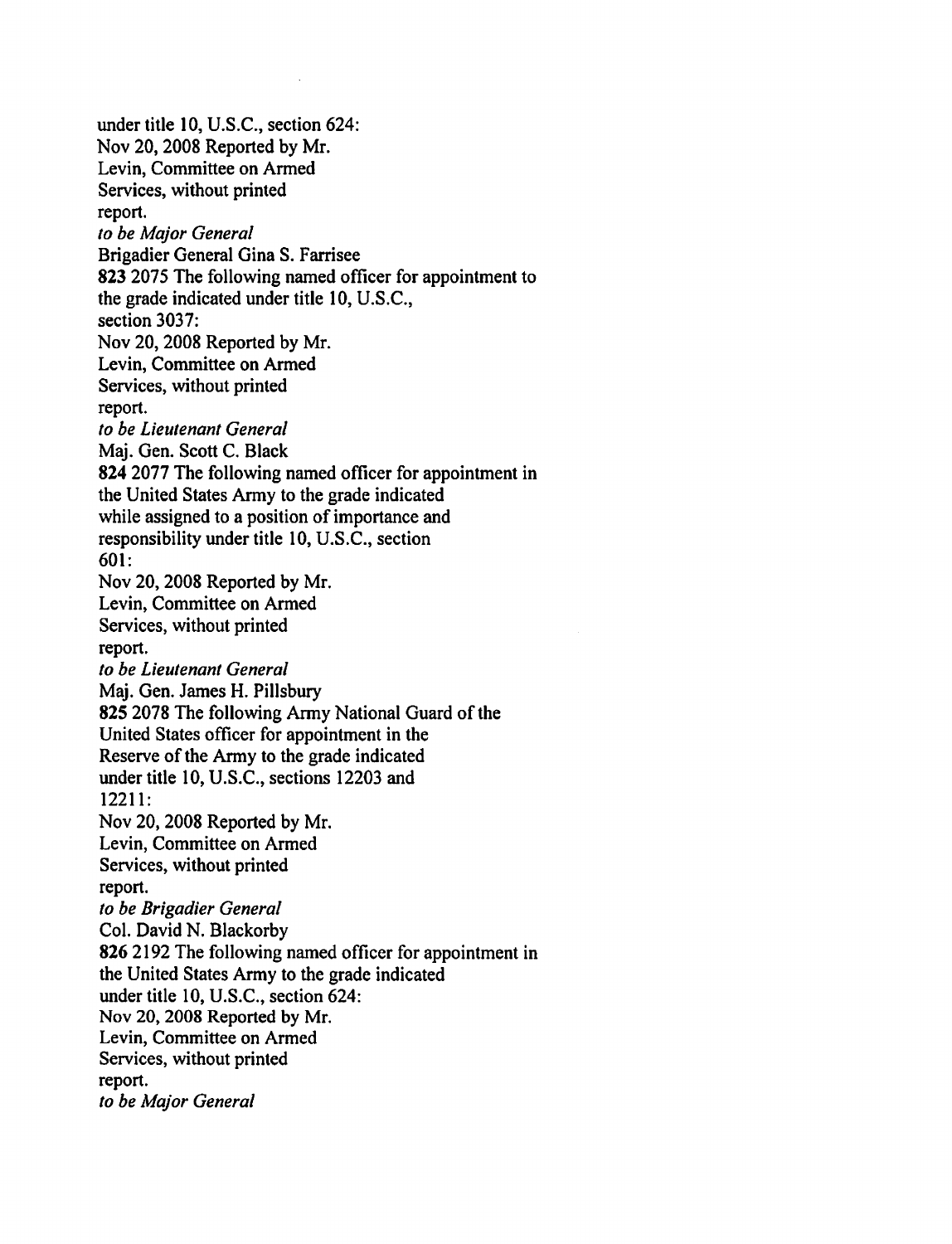Brig. Gen. James E. Rogers 827 1982 The following named officer for appointment in the Reserve of the Army to the grade indicated under title 10, U.S.C., section 12203: Nov 20,2008 Reported by Mr. Levin, Committee on Armed Services, without printed report. to be Brigadier General Col. Margaret W. Boor

The following bills received their first readings en bloc: HR 7005 (Alternative Minimum Tax Relief for Individuals). HR 7006 (Disaster Assistance Relief). HR 7060 (Energy Production and Conservation).

S. Res. 723 (Collection of clothing for charitable purposes). Agreed to by voice vote.

The Senate will convene at 10:30 AM on Tuesday, December  $9<sup>th</sup>$  and will be in morning business for 90 minutes. At 12 noon, the Senate will resume consideration of the motion to proceed to S. 3297 (Advancing America's Priorities Act).

The Senate adjourned at 6:15 PM.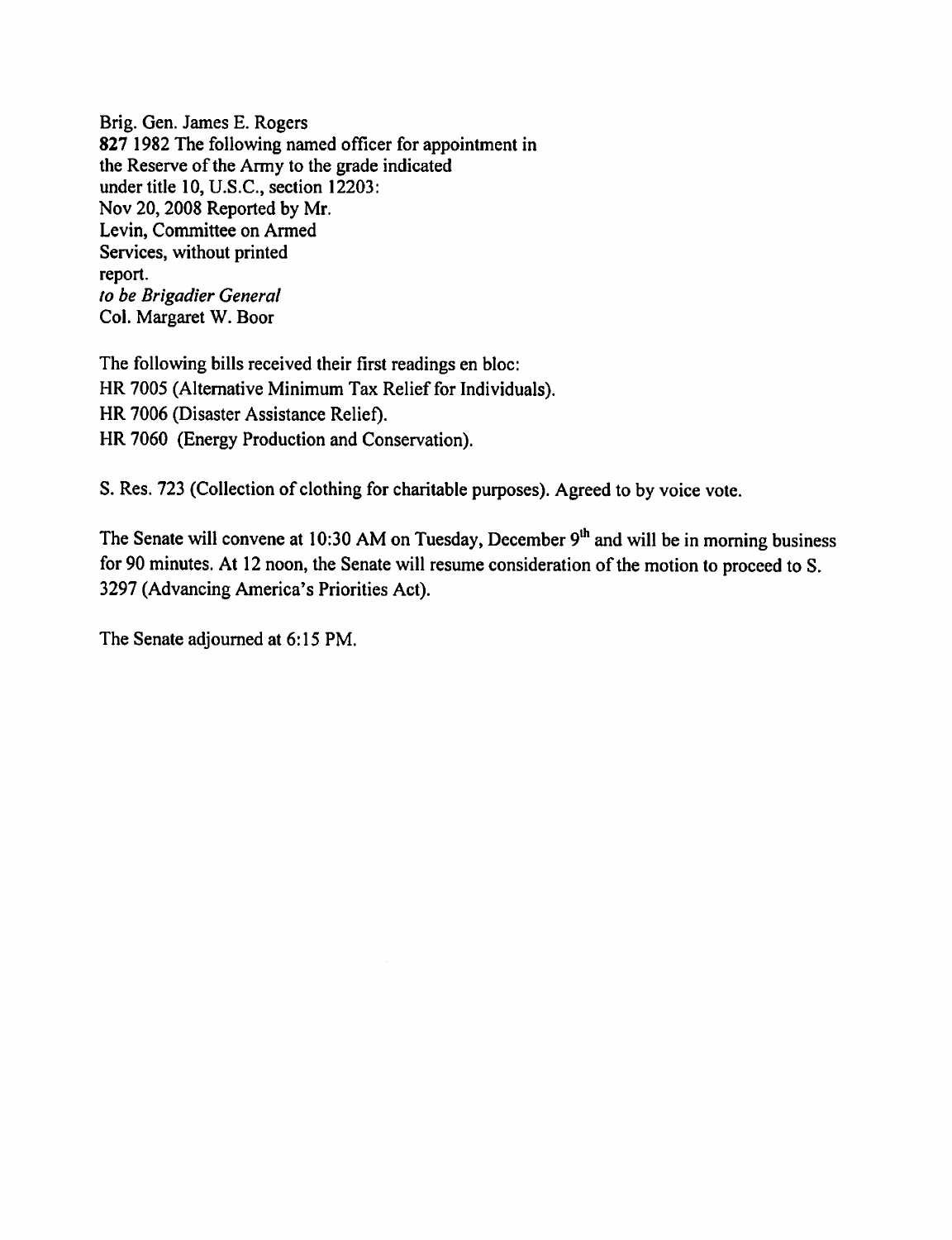## SATURDAY, NOVEMBER 29,2008

The Senate will convene 2:00 PM for a Pro Forma Session only.

The Senate convened at 2:00 PM for a Pro Forma Session. The Senate will reconvene on the following dates for Pro Forma Sessions: December 2,2008 at 10:30 AM December 5,2008 at 11:00 AM The Senate will then recess until 3:00 PM on Monday, December 8, 2008. The Senate will proceed with a period of Morning Business.

The Senate adjourned at 2:01 PM.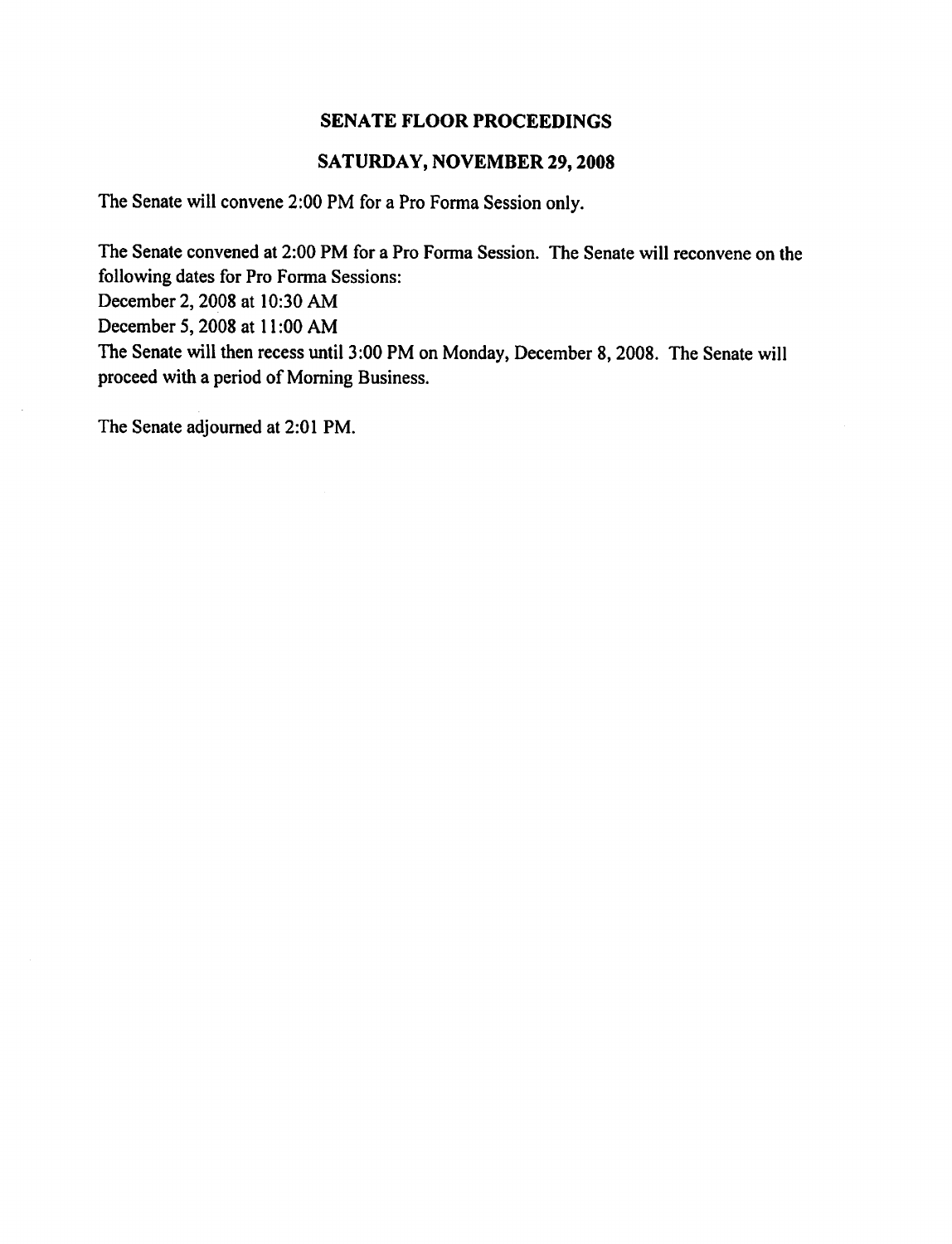#### WEDNESDAY, NOVEMBER 26,2008

The Senate will convene 10:00 AM for a Pro Forma Session only.

The Senate convened at 10:00 AM for a Pro Forma Session. The Senate will reconvene on the following dates for Pro Forma Sessions: November 29,2008 at 2:00 PM December 2,2008 at 10:30 AM December 5,2008 at 11:00 AM The Senate will then recess until 3:00 PM on Monday, December 8,2008. The Senate will proceed with a period of Morning Business.

The Senate adjourned at 10:01 AM.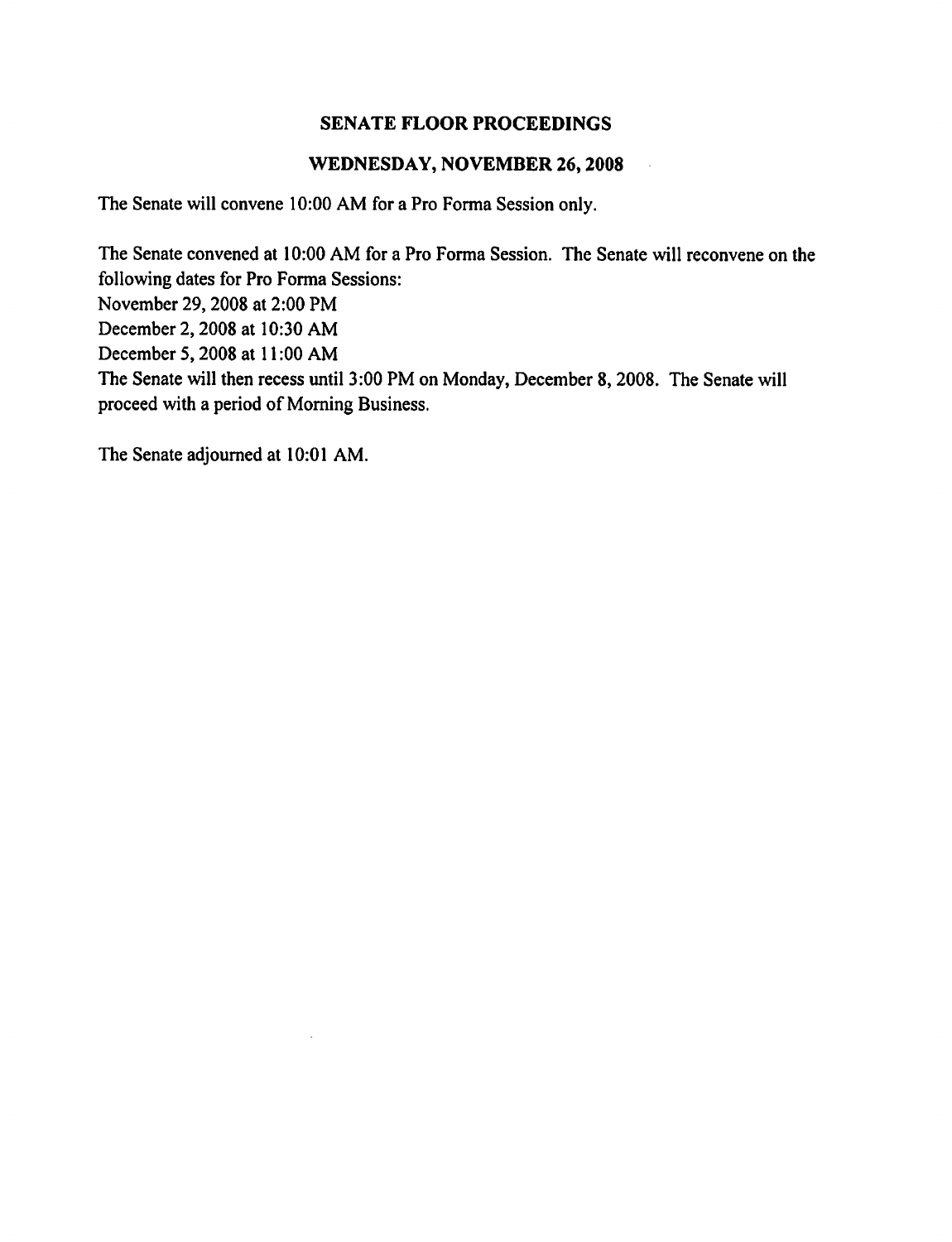## MONDAY, NOVEMBER 24,2008

The Senate will convene 9:30 AM for a Pro Forma Session only.

The Senate convened at 9:30 AM for a Pro Forma Session. The Senate will reconvene on the following dates for Pro Forma Sessions: November 26,2008 at 10:00 AM November 29,2008 at 2:00 PM December 2,2008 at 10:30 AM December 5,2008 at 11:00 AM The Senate will then recess until 3:00 PM on Monday, December 8,2008. The Senate will proceed with a period of Morning Business.

 $\ddot{\phantom{0}}$ 

The Senate adjourned at 9:31 AM.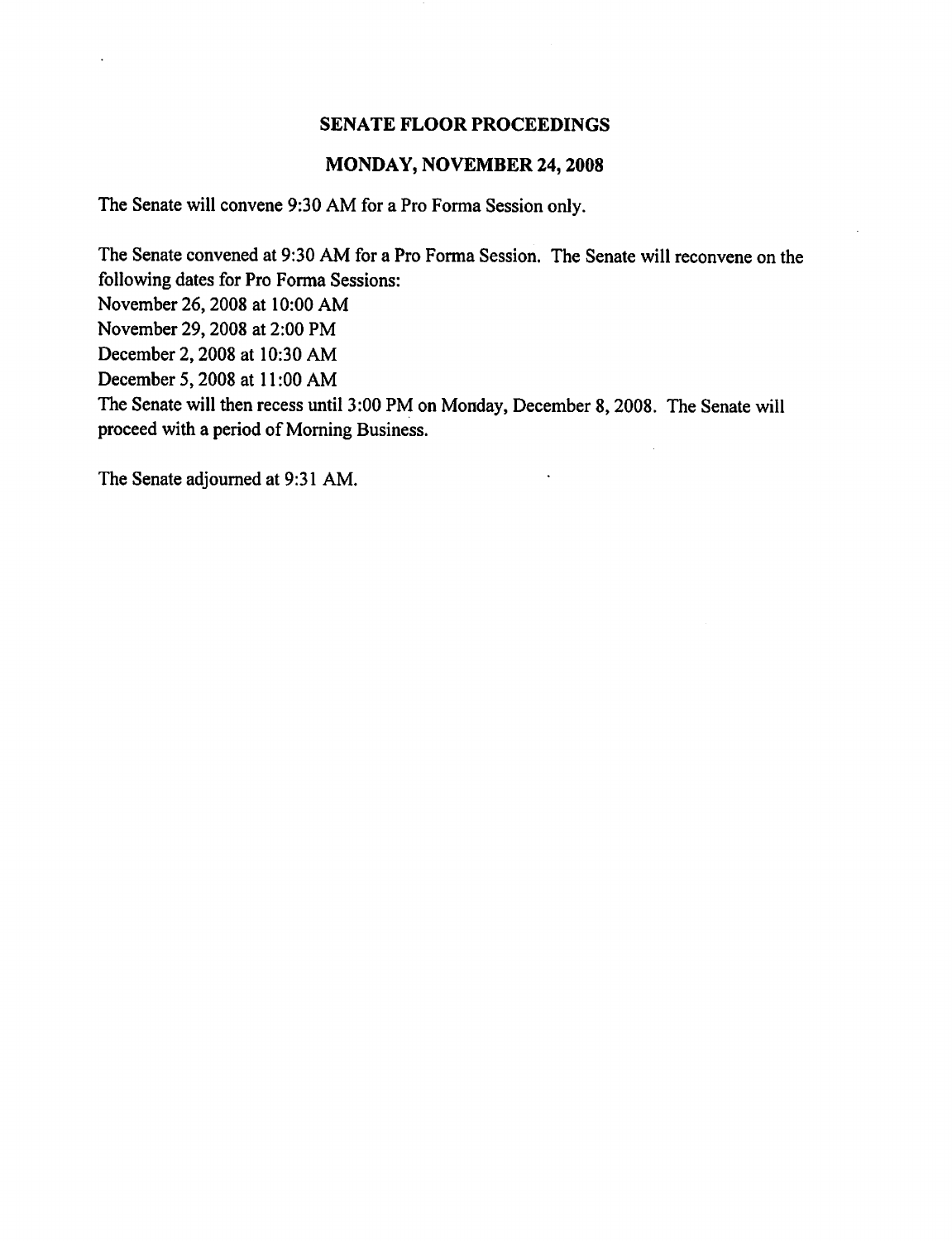## THURSDAY, NOVEMBER 20,2008

The Senate will convene at 9:30 AM and will be in a period of morning business for one hour. At 10:30 AM, the Senate will resume consideration of the Motion to Proceed to H.R. 6867 (The Unemployment Compensation Act).

The Senate convened and proceeded to a period of morning business.

The Senate proceeded to a Legislative Session.

Motion to proceed to H. R. 6867 (The Unemployment Compensation Act). If cloture is invoked, then all post-cloture time will be yielded back under a Unanimous Consent agreement, the Motion to Proceed will be agreed to by Unanimous Consent and the Senate will then vote on Final Passage of S. 6867 (The Unemployment Compensation Act).

Motion to Invoke Cloture on the Motion to Proceed to H.R. 6867 (The Unemployment Compensation Act). Yeas and nays ordered. The cloture motion to the Motion to Proceed was agreed to by a vote of 89-6. Under a previous order, the motion to proceed was agreed to by Unanimous Consent.

H. R. 6867 (The Unemployment Compensation Act). The bill was read a third time. Final passage. Under a previous order, the bill was agreed to by Unanimous Consent.

Motion to proceed to S. 3297 (Advancing America's Priorities Act).

There will be no more roll call votes this week.

The Senate proceeded to Executive Session to consider the following nominations en bloc:

P.N. 2128 Confirmed by voice vote.

P.N. 1994 (except for the nomination of Robert E. Dade). Confirmed by voice vote.

P.N. 2217 Confirmed by voice vote.

P.N. 2218 Confirmed by voice vote.

CAL #757, Nomination of William Carr. Confirmed by voice vote.

P.N. 113, Nomination of Ricardo H. Hinjosa. Confirmed by voice vote.

P.N. 2019 Confirmed by voice vote.

P.N. 2022 Confirmed by voice vote.

P.N. 2031 Confirmed by voice vote.

P.N. 2024 Confirmed by voice vote.

P.N. 2104 Confirmed by voice vote.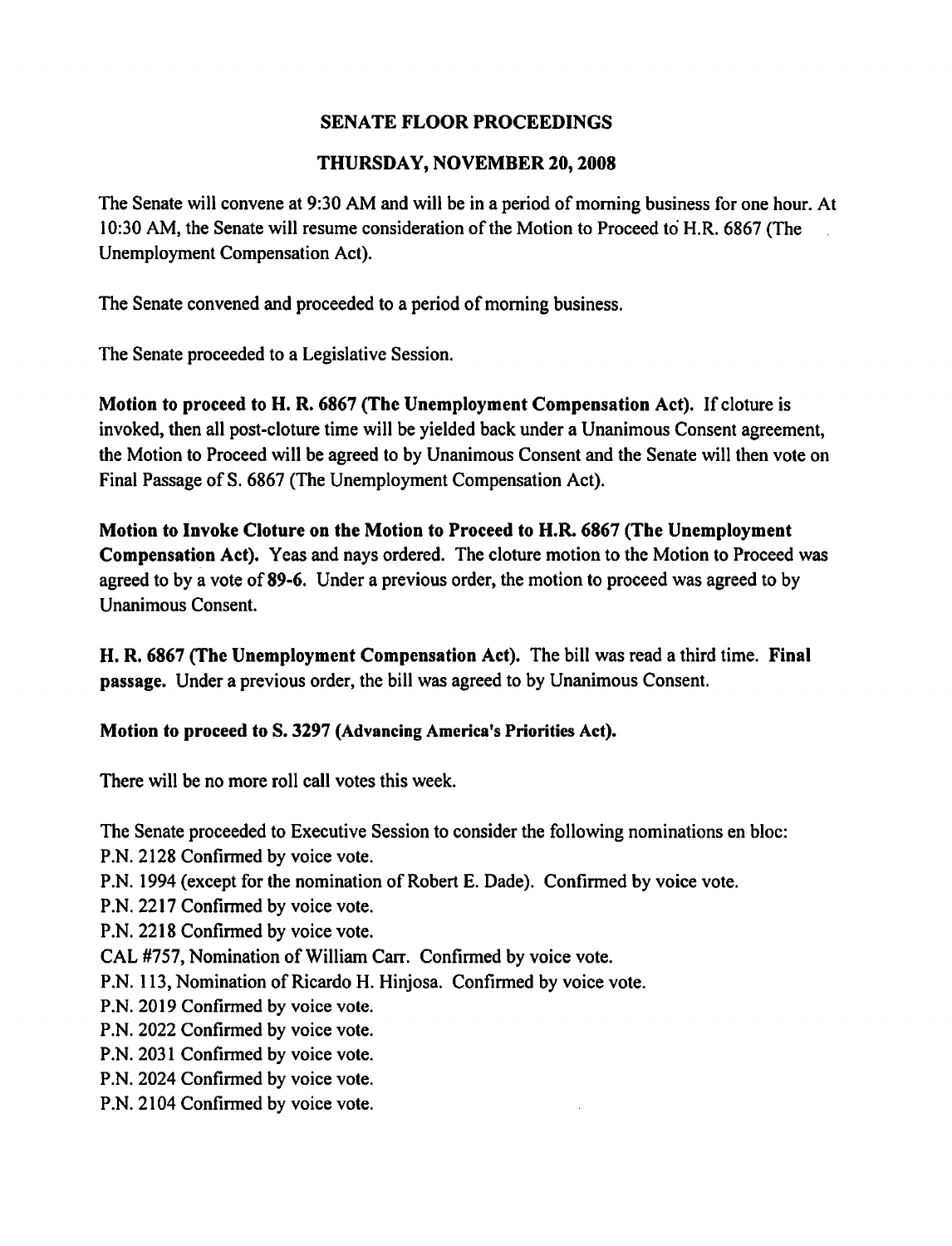P.N. 2119 Confirmed by voice vote. P.N. 2058 Confirmed by voice vote. P.N. 2086 Confirmed by voice vote.

The Senate proceeded to a Legislative Session.

H. R. 6859 (Designate the name of a postal service facility). Agreed to by voice vote.

H. R. 3681 (Designate the name of a postal service facility). Agreed to by voice vote.

S. 3711 (Authorize the annual cost of living adjustment for the Federal Judiciary). Agreed to by voice vote.

S. 3712 (Make technical corrections to the Paul Wellstone and Pete Dominici Equity Act of 2008). Agreed to by voice vote.

S. 3663 (Require the FCC to provide for a short term extension of the Analog Television Broadcast Authority). Agreed to by voice vote.

H. Con. Res. 435 (Authorizing the use of Emancipation Hall on December 2,2008). Agreed to by voice vote

S. Res. 709 (Sense of Senate that the US should pursue the conservation of the blue fin tuna). Agreed to by voice vote.

S. Res. 711 (condemning the senseless stoning death of a 13 year old Somalia girl). Agreed to by voice vote.

S. Res. 712 (Congratulation of the Philadelphia Phillies on winning the 2008 world series). Agreed to by voice vote.

S. Res. 713 (Calling on all parties involved in the escalating violence in the Eastern Democratic Republic of Congo to an immediate cease fire). Agreed to by voice vote.

S. Res. 714 (Honoring the firefighters and emergency workers who fought fires in California). Agreed to by voice vote.

S. Res. 715 (Extending the authority of the Senate National Security Working Group). Agreed to by voice vote.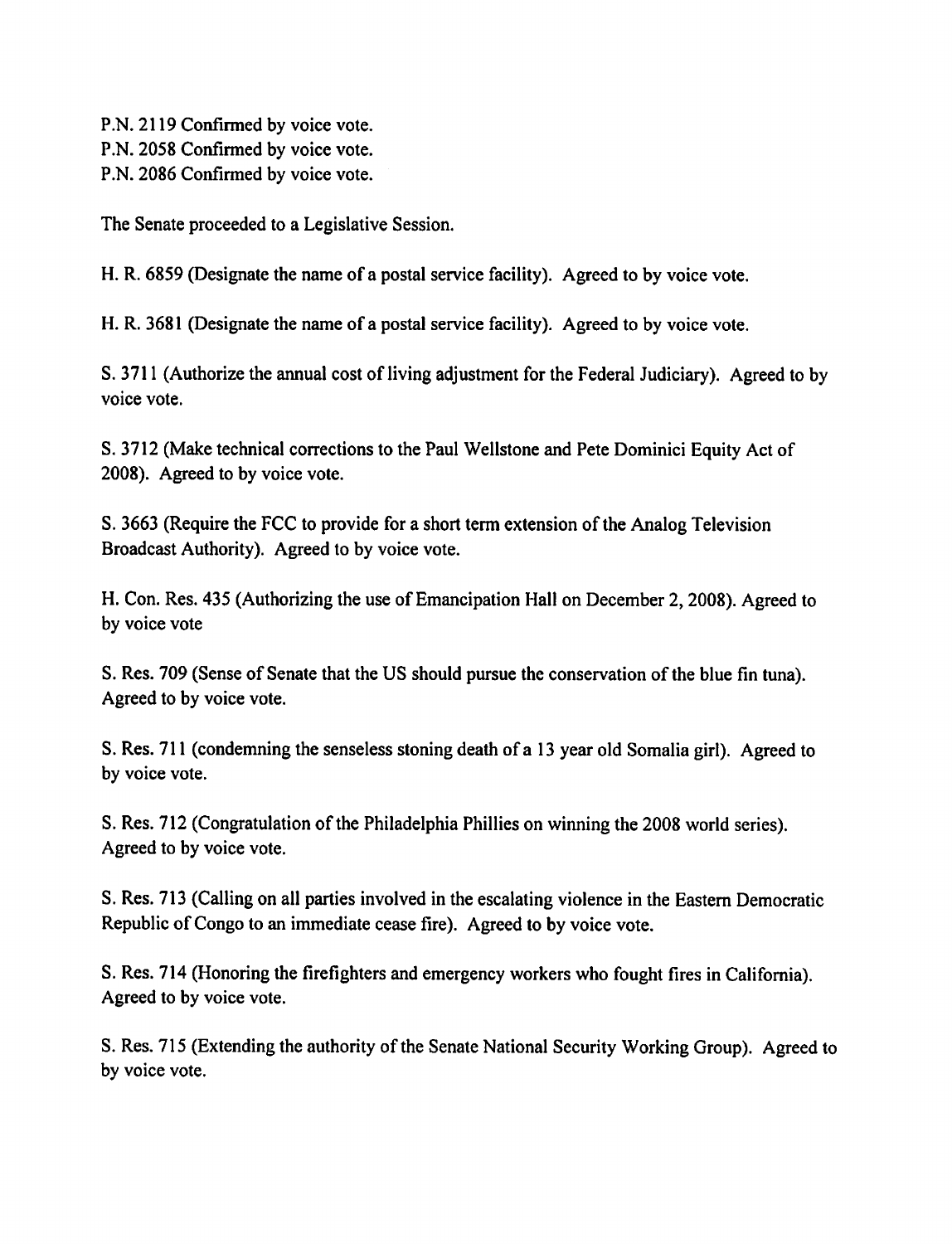The Senate will recess until the following dates and times for Pro Forma sessions only: November 24,2008 at 9:30 AM November 26,2008 at 10:00 AM November 29,2008 at 2:00 PM December 2,2008 at 10:30 AM December 5,2008 at 11:00 AM The Senate will then recess until 3:00 PM on Monday, December 8,2008. The Senate will proceed with a period of Morning Business.

The Senate adjourned at 6:05 PM.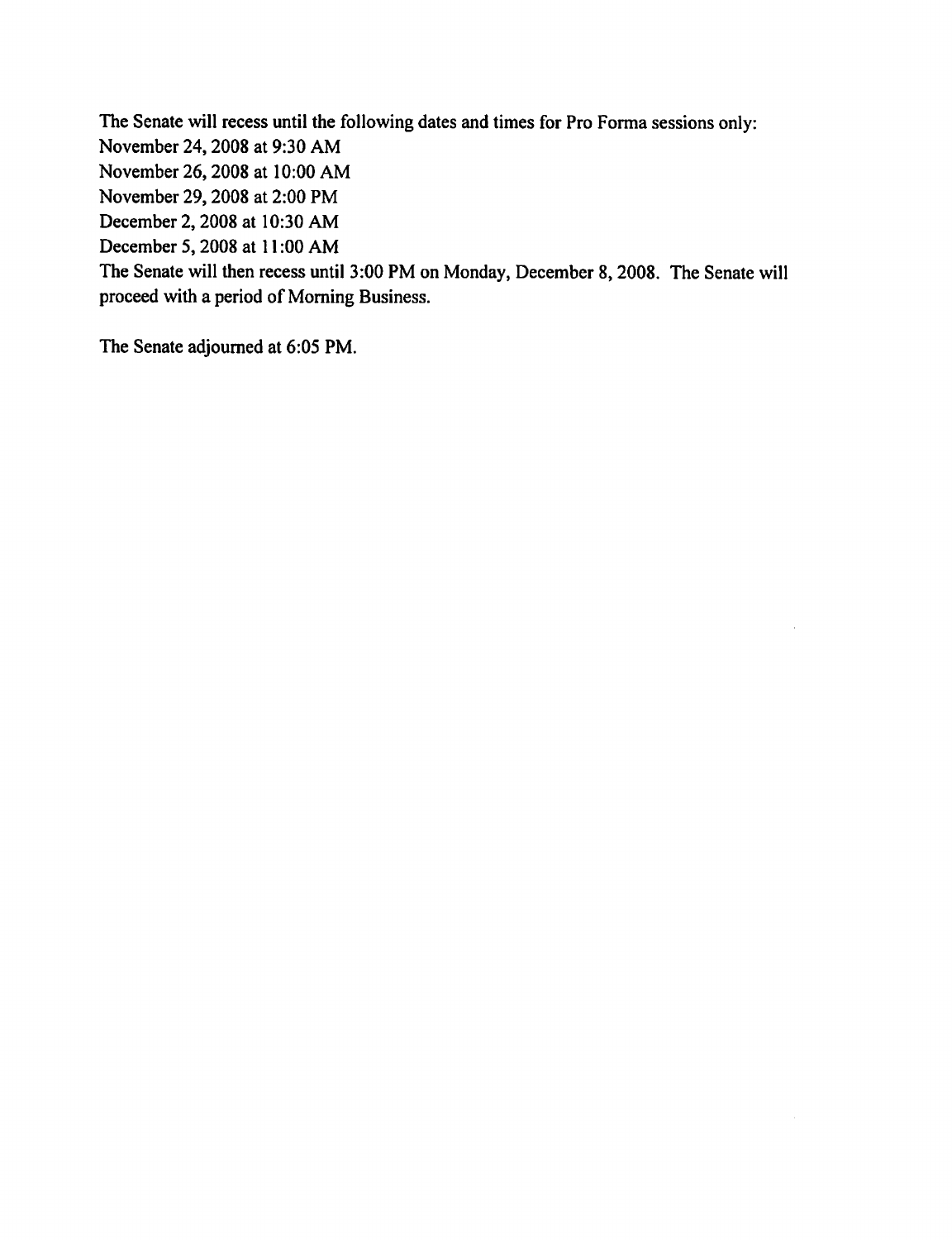## THURSDAY, NOVEMBER 20,2008

The Senate will convene at 9:30 AM and will be in a period of morning business for one hour. At 10:30 AM, the Senate will resume consideration of the Motion to Proceed to H.R. 6867 (The Unemployment Compensation Act).

The Senate convened and proceeded to a period of morning business.

The Senate proceeded to a Legislative Session.

Motion to proceed to S. 6867 (The Unemployment Compensation Act). If cloture is invoked, then all post-cloture time will be yielded back under a Unanimous Consent agreement, the Motion to Proceed will be agreed to by Unanimous Consent and the Senate will then vote on Final Passage of S. 6867 (The Unemployment Compensation Act).

Motion to Invoke Cloture on the Motion to Proceed to S. 6867 (The Unemployment Compensation Act). Yeas and nays ordered. The cloture motion to the Motion to Proceed was agreed to by a vote of 89-6. Under a previous order, the motion to proceed was agreed to by Unanimous Consent.

S. 6867 (The Unemployment Compensation Act). The bill was read a third time. Final passage. Under a previous order, the bill was agreed to by Unanimous Consent.

Motion to proceed to S. 3297 (Advancing America's Priorities Act).

There will be no more roll call votes this week.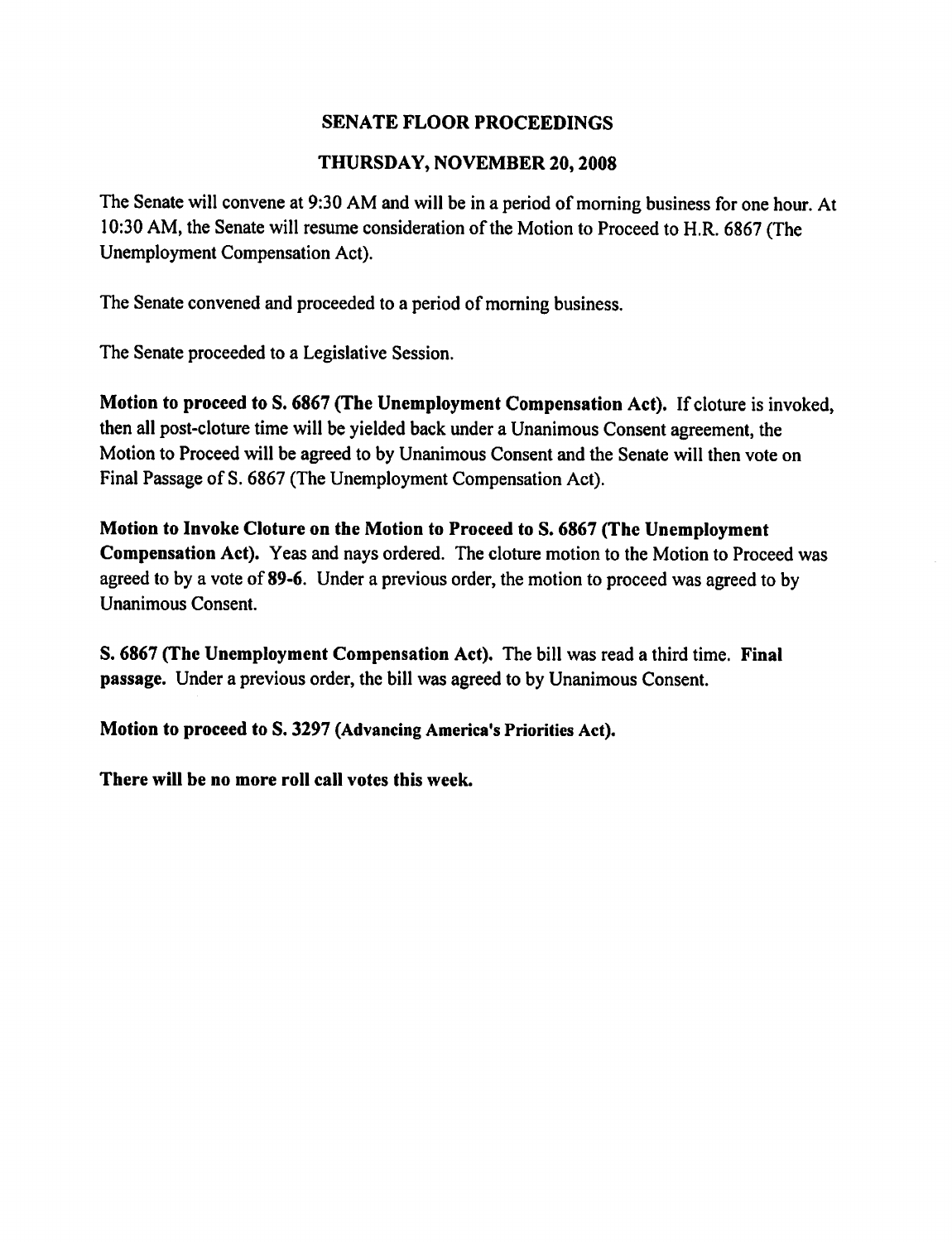#### WEDNESDAY, NOVEMBER 19,2008

The Senate will convene at 9:30 AM and will proceed with morning business. Upon conclusion of Morning Business, the Senate will resume consideration of S. 3297 (Amend the Internal Revenue Code of 1986 to treat certain income and gains relating to fuels as qualifying income for publicly traded partnerships).

The Senate convened and proceeded with Morning Business.

The letter of resignation of Senator Barack Obama was presented and read in the Senate.

Sen. Mikulski announced that the Senate will recess from 2:30 to 4:00 for an all Senator's briefing from Secretary Gates, Secretary Rice and the Vice Chairman of the Joint Chiefs of Staff.

The Senate recessed at 2:30 PM for an all Senator's Iraq briefing.

The Senate reconvened at 4:00 PM.

Mikulski motion to proceed to the Text of the Title Number 7 of S. 3689 (Auto Sales Tax Deduction - Economic Recovery Plan), that the bill be read a third time and passed. Sununu objected.

Schumer motion to proceed to S. 3656 (Preserving Access to HealthCare), that the bill be read a third time and passed. Grassley objected.

Reid motion to proceed to S. 3689 (Auto Sales Tax Deduction – Economic Recovery Plan), that the bill be read a third time and passed. McConnell objected.

Reid motion to proceed to the Text of the Title Number 6 of S. 3689 (Auto Sales Tax Deduction Economic Recovery Plan), that the bill be read a third time and passed. Kyi objected.

Reid withdrew the Motion to Proceed to S. 3297 (Amend the Internal Revenue Code of 1986).

Reid filed cloture on the Motion to Proceed to H.R. 6867 (The Unemployment Compensation Act).

H.R. 2040 (Semi-centennial of the Civil Rights Act). Agreed to by voice vote.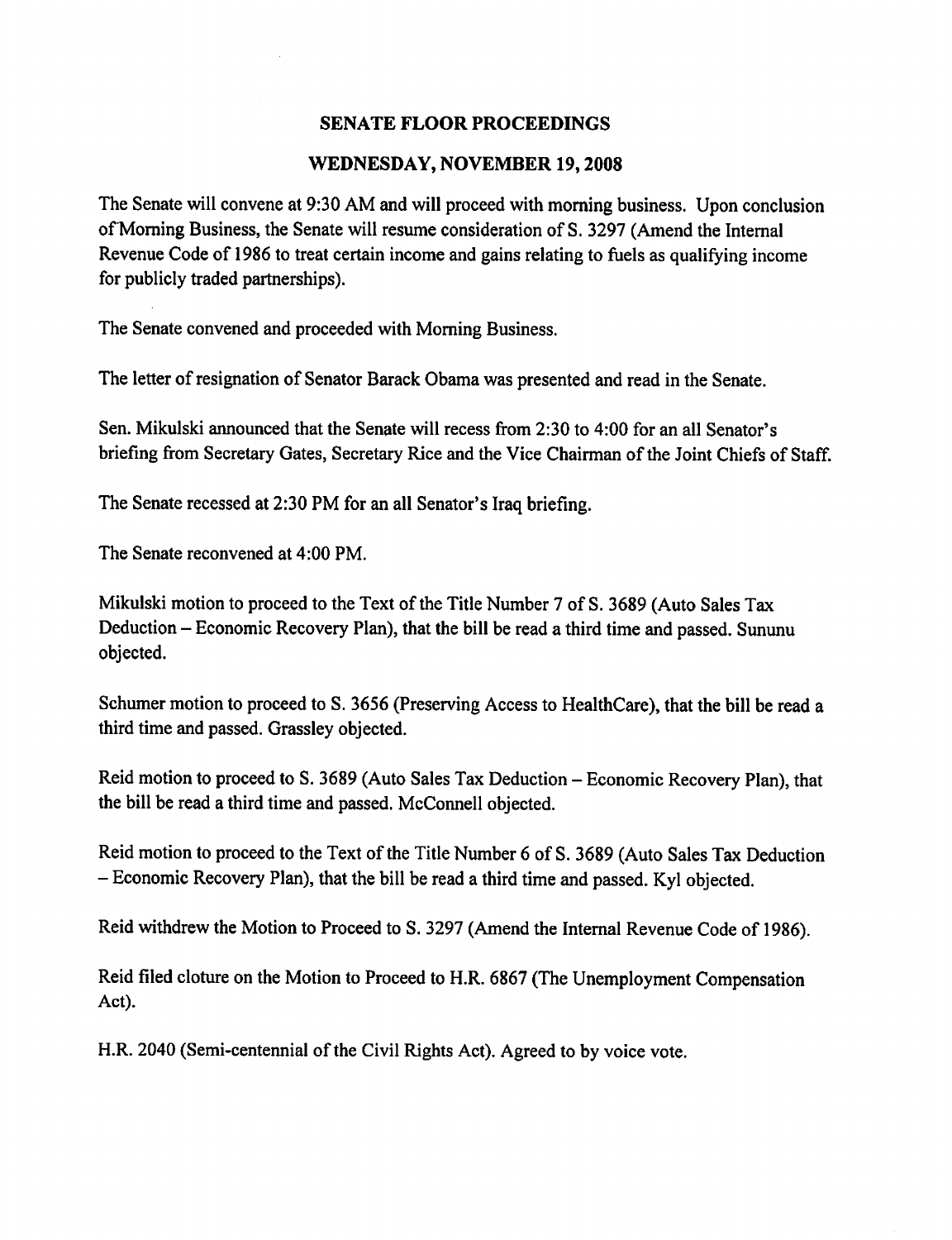The Senate will convene at 9:30 AM on Thursday, November 20 and will be in a period of morning business for one hour. At 10:30 AM, the Senate will resume consideration of the Motion to Proceed to H.R. 6867 (The Unemployment Compensation Act).

The Senate adjourned at 6:40 PM.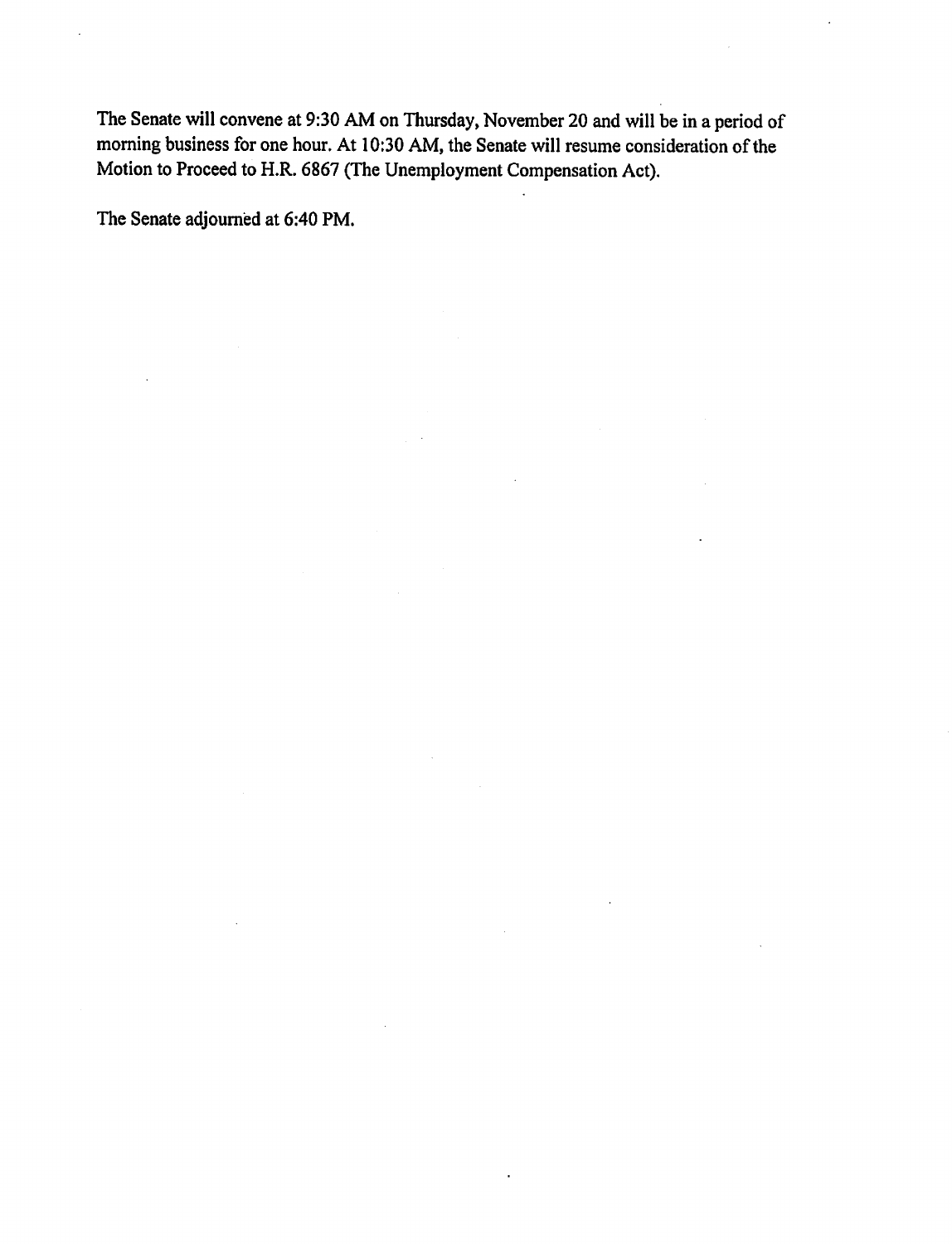#### WEDNESDAY, NOVEMBER 19,2008

The Senate will convene at 9:30 AM and will proceed with morning business. Upon conclusion of Morning Business, the Senate will resume consideration of S. 3297 (Amend the Internal Revenue Code of 1986 to treat certain income and gains relating to fuels as qualifying income for publicly traded partnerships).

The Senate convened and proceeded with Morning Business.

The letter of resignation of Senator Barack Obama was presented and read in the Senate.

Sen. Mikulski announced that the Senate will recess from 2:30 to 4:00 for an all Senator's briefing from Secretary Gates, Secretary Rice and the Vice Chairman of the Joint Chiefs of Staff.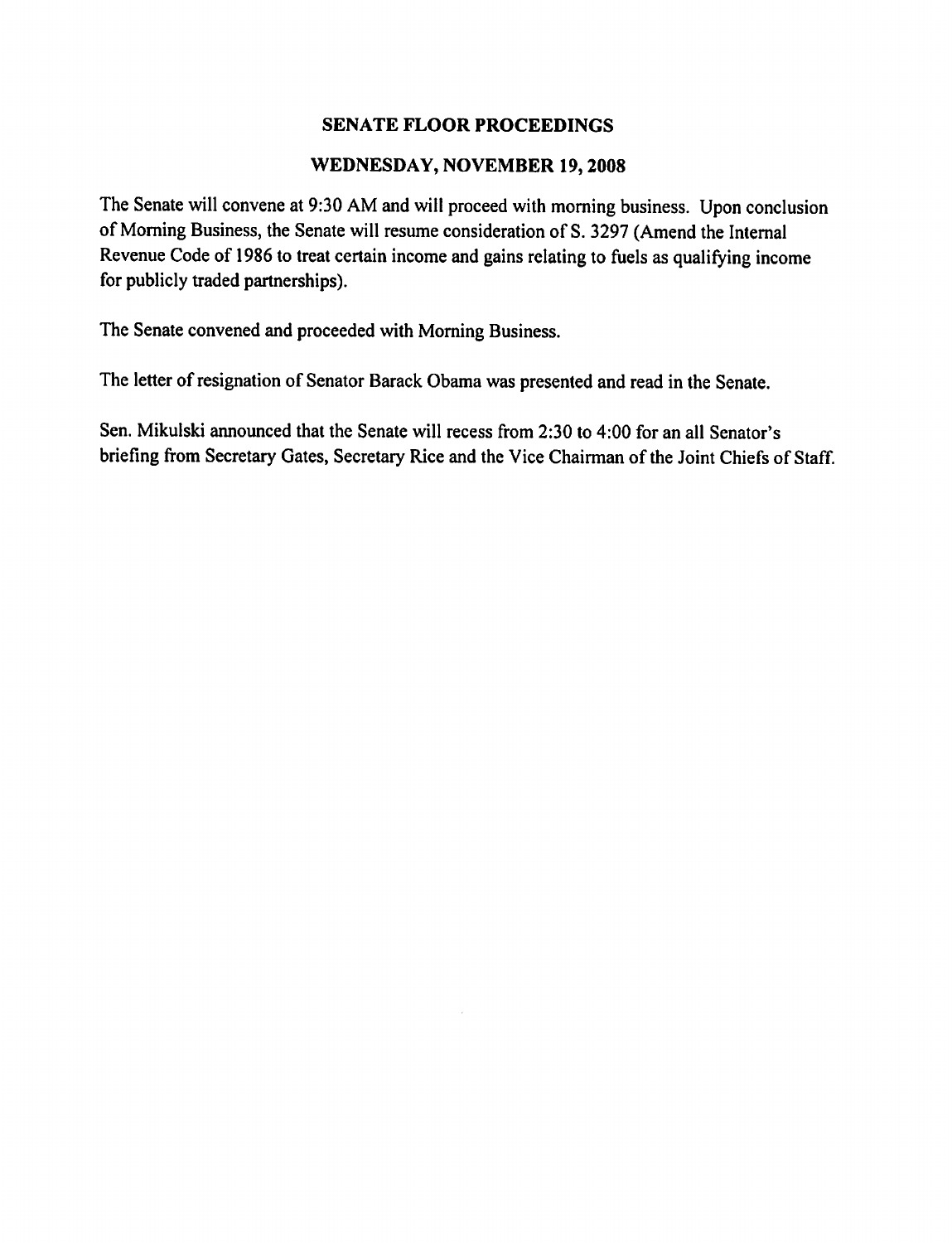## MONDAY, NOVEMBER 17,2008

The Senate will convene at 12:00 PM and proceed to a period of Morning Business.

The Senate convened and proceeded with a period of Morning Business.

The Senate proceeded with a Legislative Session.

H. R. 5714 (Authorizing the minting of certain coins). Agreed to by voice vote.

Message from the House with respect to S. 602 (Develop the next generation of parental control technology). Senate motion to concur with the House amendment was agreed to by voice vote

S. Res. 706 (Authorize testimony and legal representation in the case of Peterboro Vs. Pacific Gas and Electric). Agreed to by voice vote.

The following were considered en bloc:

S. 3688 (Provide for additional emergency unemployment compensation). The bill was read for the first time. Further consideration of the bill was objected to.

S. 3689 (Making supplemental appropriations for job creation and preservation). The bill was read for the first time. Further consideration of the bill was objected to.

H.R. 6867 (Provide for additional emergency unemployment compensation). The bill was read for the first time. Further consideration of the bill was objected to.

H.R. 7110 (Making supplemental appropriations for job creation and preservation, infrastructure investment and economic and energy assistance).

The Senate will convene at 9:30 AM on Wednesday, November 19,2008. The Senate will proceed with morning business. Upon conclusion of Morning Business, the Senate will resume consideration of S. 3297 (Amend the Internal Revenue Code of 1986 to treat certain income and gains relating to fuels as qualifying income for publicly traded partnerships).

The Senate adjourned at 6:03 PM.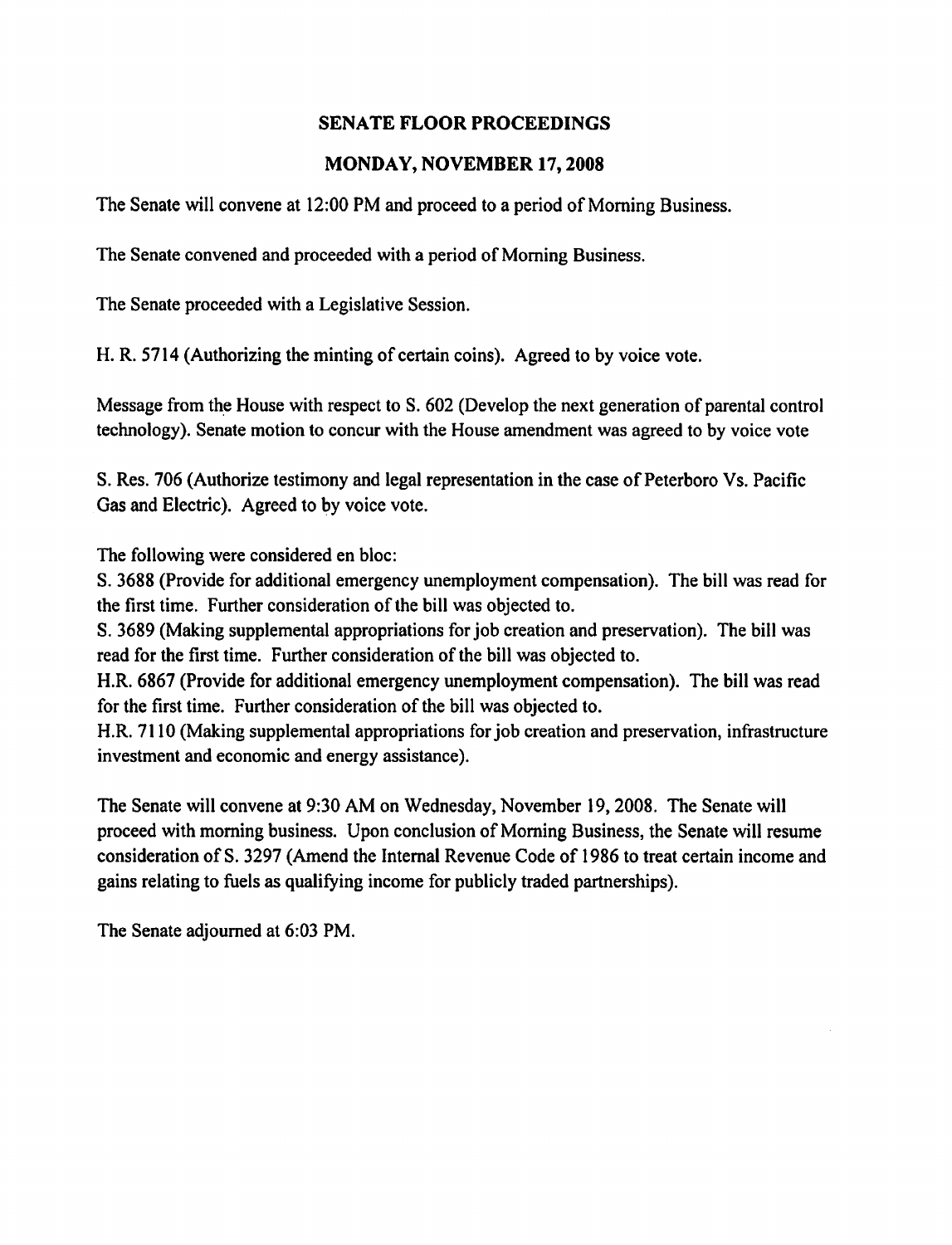$\bar{\omega}$ 

# MONDAY, NOVEMBER 17,2008

 $\bullet$ 

The Senate will convene at 12:00 PM and proceed to a period of morning business.

 $\ddot{\phantom{1}}$ 

 $\overline{\phantom{a}}$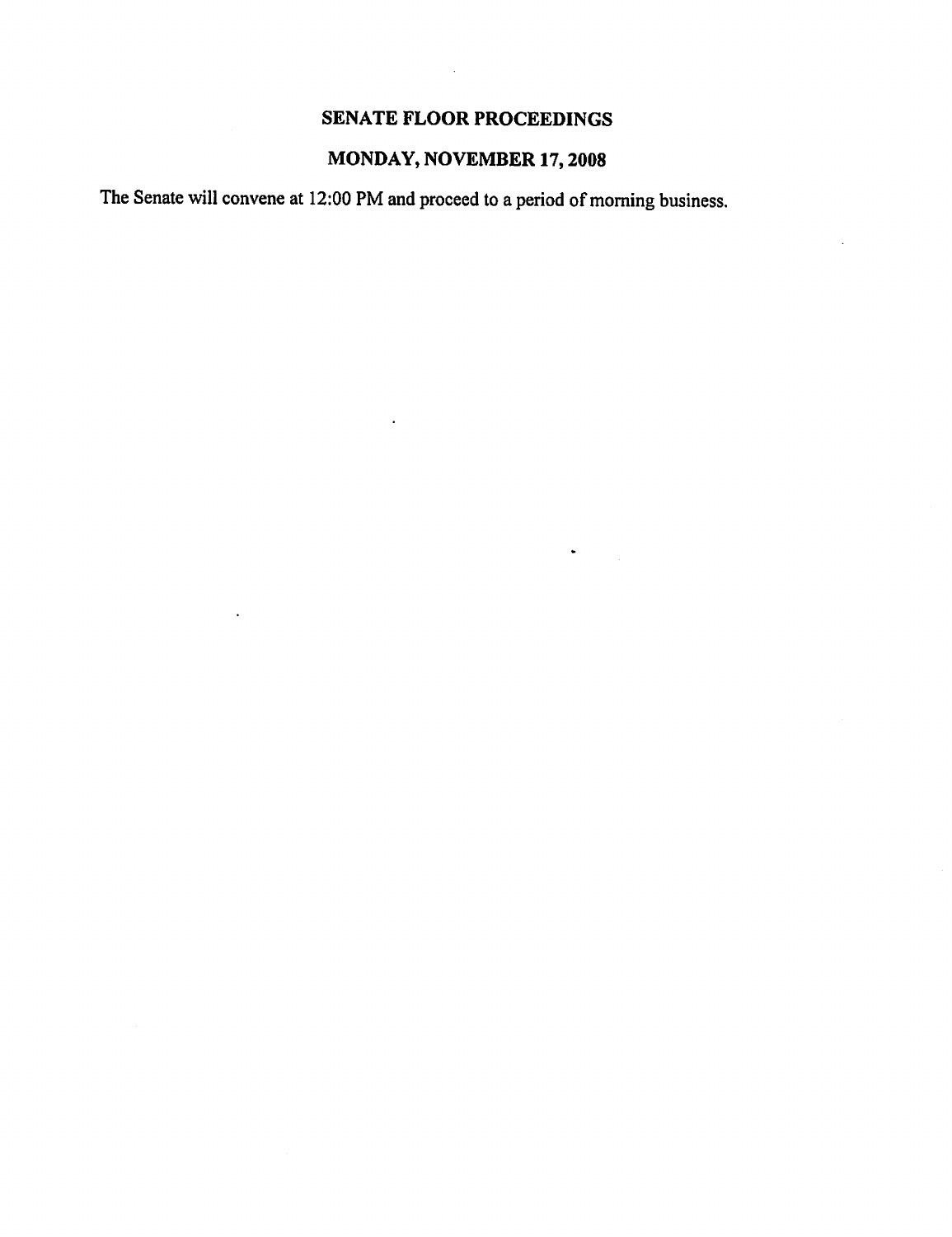## THURSDAY, NOVEMBER 13,2008

The Senate convened at 3:00 PM for a pro forma session.

The Senate will convene at 12:00 PM on Monday, November 17 and proceed to a period of morning business.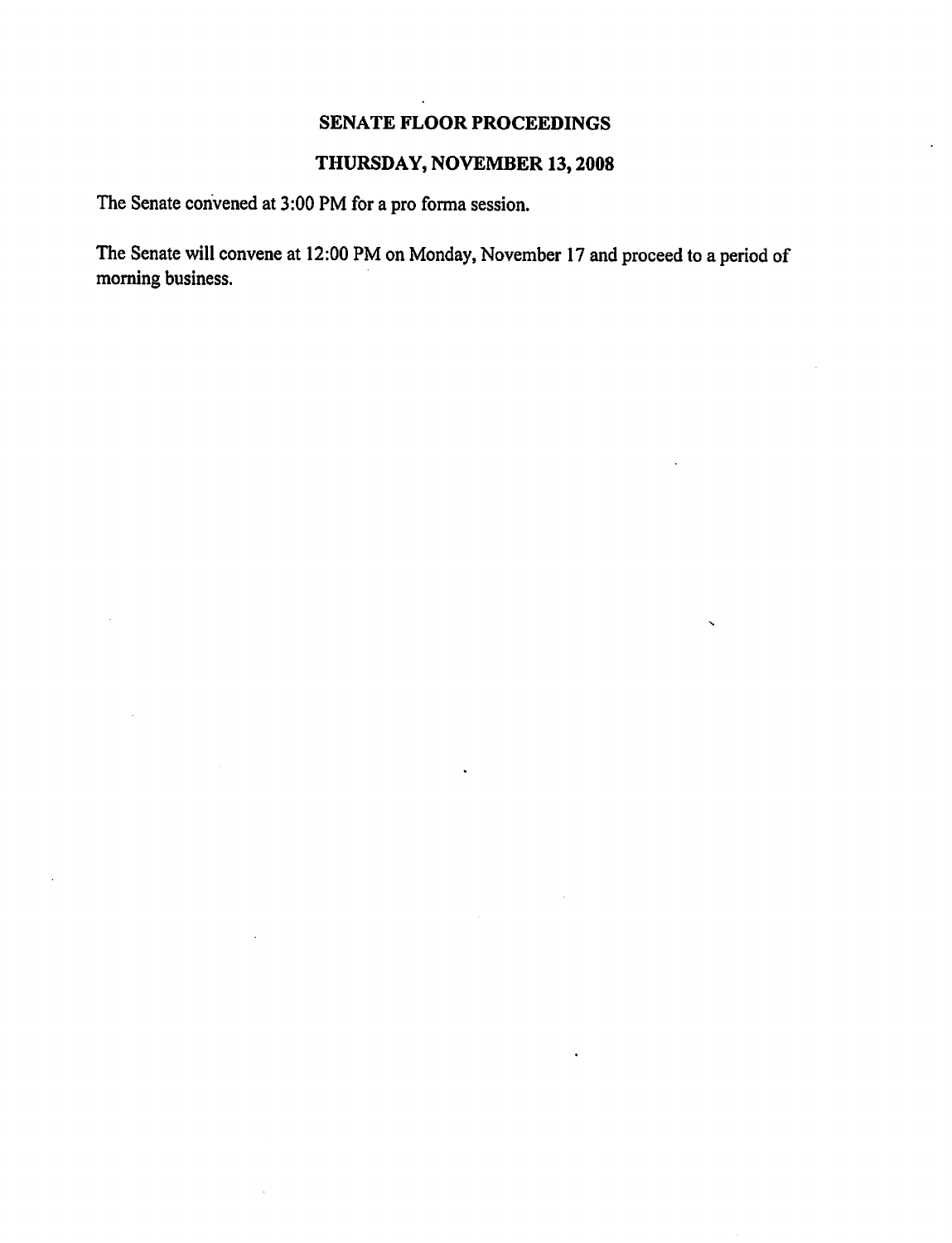# MONDAY, NOVEMBER 10,2008

The Senate convened at 1:00 PM for a pro forma session.

The Senate will next convene on Thursday, November 13,2008 at 3:00 PM.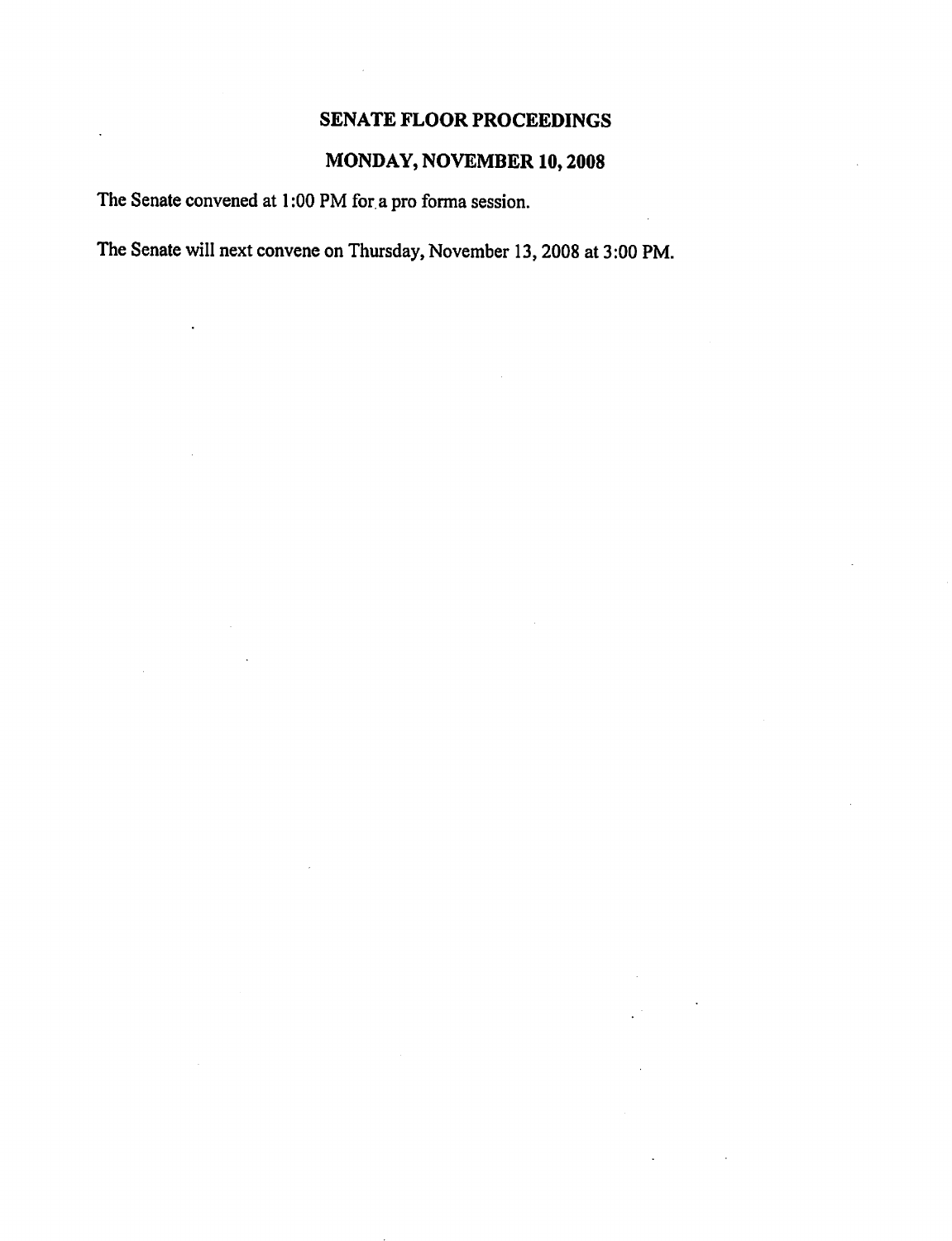# THURSDAY, NOVEMBER 6,2008

The Senate convened at 11:00 AM for a pro forma session.

The Senate will next convene on Monday, November 10,2008 at 1:00 PM.